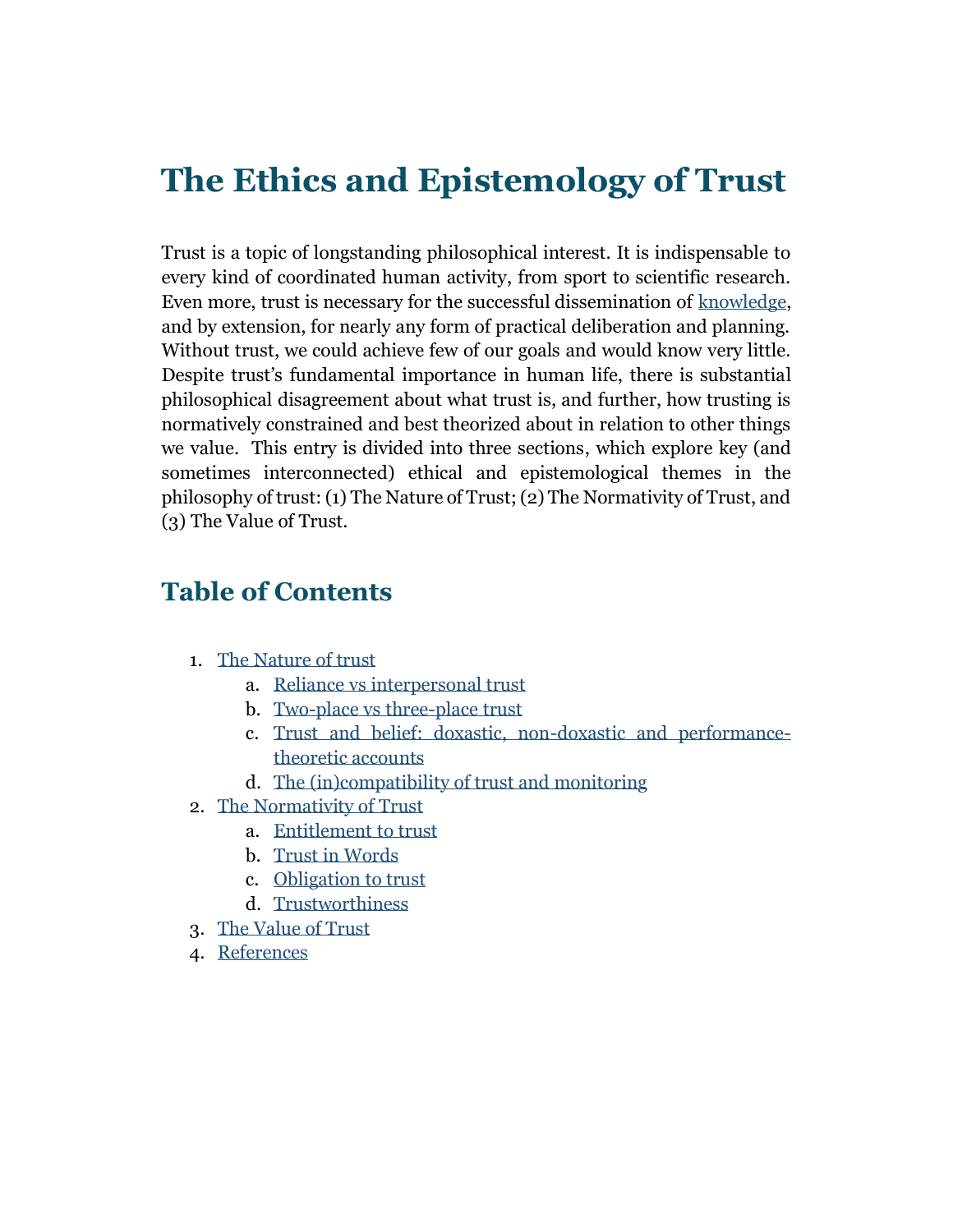#### <span id="page-1-0"></span>**1. The Nature of Trust**

What *is* trust? To a very first approximation, trust is an attitude or a hybrid of attitudes (e.g., optimism, hope, belief, etc.) toward a trustee, that involves some (non-negligible) vulnerability to being betrayed on the truster's side. This general remark, of course, does not take us very far. For example, we may ask: *what kind* of attitude (or hybrid of attitudes) is trust, exactly? Suppose, for example, that (as some philosophers of trust maintain) trust requires an attitude of *optimism*. Even if that is right, getting a grip on trust requires a further conception of what the truster, *qua* truster, must be optimistic *about*. One standard answer here proceeds as follows: trust (at least, in the paradigmatic case of interpersonal trust) involves some form of optimism that the trustee will *take care of things as we have entrusted them*. In the special case of trusting the [testimony](https://www.iep.utm.edu/ep-testi/) of another—a topic at the centre of the epistemology of trust—this will involve at least some form of optimism that the speaker is living up to her expectations as a testifier, e.g., that speaker [knows](https://www.iep.utm.edu/kn-norms/) what she says or, more weakly, is telling the [truth.](https://www.iep.utm.edu/truth/)

Even at this level of specificity, though, the nature of trust remains fairly elusive. Does trusting involve (for example) *merely* optimism that that the trustee will take care of things as entrusted, or does it also involve, for instance, optimism that the trustee will do so compresently with certain beliefs, non-doxastic attitudes, [emotions](https://www.iep.utm.edu/emotion/) or motivations on the part of the trustee, such as with *goodwill* (e.g., Baier 1986; Jones 1996). Moreover, and apart from such positive characterizations of trust, does trust have also a *negative condition* to the effect that one fails to genuinely trust another if one—past some threshold of vigilance—*monitors* the trustee (or otherwise, reflects critically on the trust relationship so as to attempt to minimize risk)?

These are among the questions that occupy philosophers working on the nature of trust. In this section, we will explore four subthemes aimed at clarifying trust's nature: these concern (a) the distinction between trust and reliance; (b) two-place vs three-place trust; (c) doxastic versus non-doxastic conditions on trust; (d) deception detection and monitoring.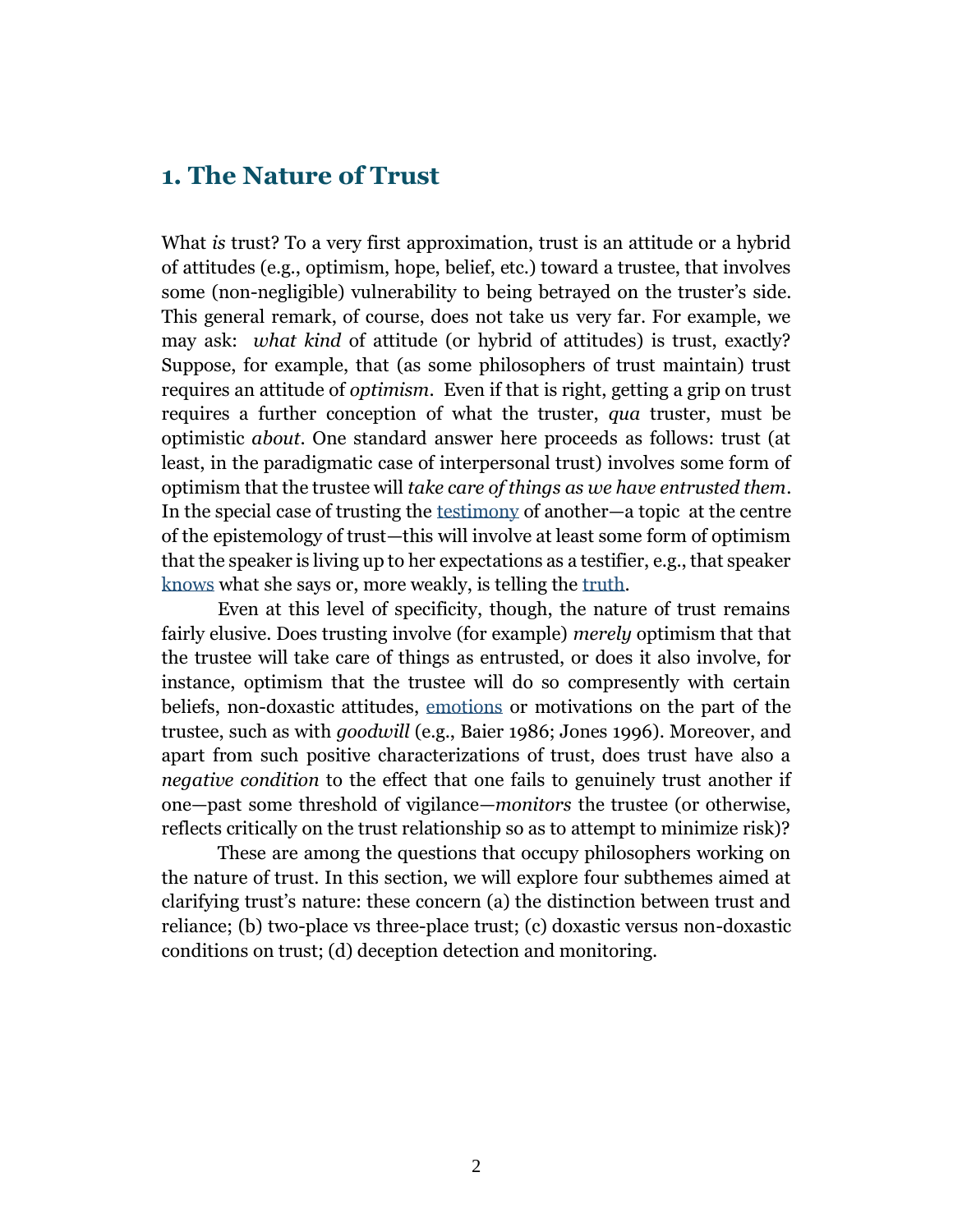#### <span id="page-2-0"></span>**a. Reliance vs. Interpersonal Trust**

Reliance is ubiquitous. You rely on the weather not to suddenly drop by 20 degrees, leaving you shivering; you rely on your chair to not give out, causing you to tumble to the floor. In these cases, are you trusting the weather and trusting your chair, respectively? Many philosophers working on trust believe the correct answer here is 'no'. This is so even though, in each case, you are depending on these things in a way that leaves you potentially vulnerable.

The idea that trust is a kind of dependence that does not reduce to *mere* reliance (of the sort that might be apposite to things like chairs and the weather) is a widely accepted. According to Annette Baier (1986: 244) the crux of the difference is that trust involves relying on another not just to take care of things any old way (e.g., out of fear, begrudgingly, accidentally, etc.) but rather that they do so out of *goodwill* toward the truster; relatedly, a salient kind of vulnerability one subjects oneself to in trusting is vulnerability to the limits of that goodwill. On this way of thinking, then, you are not *trusting* someone if you (for instance) rely on that person to act in a characteristically self-centred way, even if you depend on them to do so, and even if you fully expect them to do so.

Katherine Hawley (2014, 2019) rejects the idea that what distinguishes trust from mere reliance has anything to do with the trustee's motives or goodwill. Instead, on her account, the crucial difference is that in cases of trust, but not of mere reliance, a commitment on the part of the trustee must be in place. Consider a situation in which you reliably bring too much lunch to work, because you are a bad judge of quantities, and I get to eat your leftovers. My attitude to you in this situation is one of reliance, but not trust; in Hawley's view, that is because you have made no commitment to provide me with lunch. "However, if we adapt the case so as to suggest commitment, it starts to look more like a matter of trust. Suppose we enjoy eating together regularly, you describe your plans for the next day, I say how much I'm looking forward to it, and so on. To the extent that this involves a commitment on your part, it seems reasonable for me to feel betrayed and expect apologies if one day you fail to bring lunch and I go hungry" (Hawley 2014: 10).

If it is right that trust differs in important ways from mere reliance, then a consequence is that while reliance is something we can have toward people (when we merely depend on them) as well as toward objects (e.g.,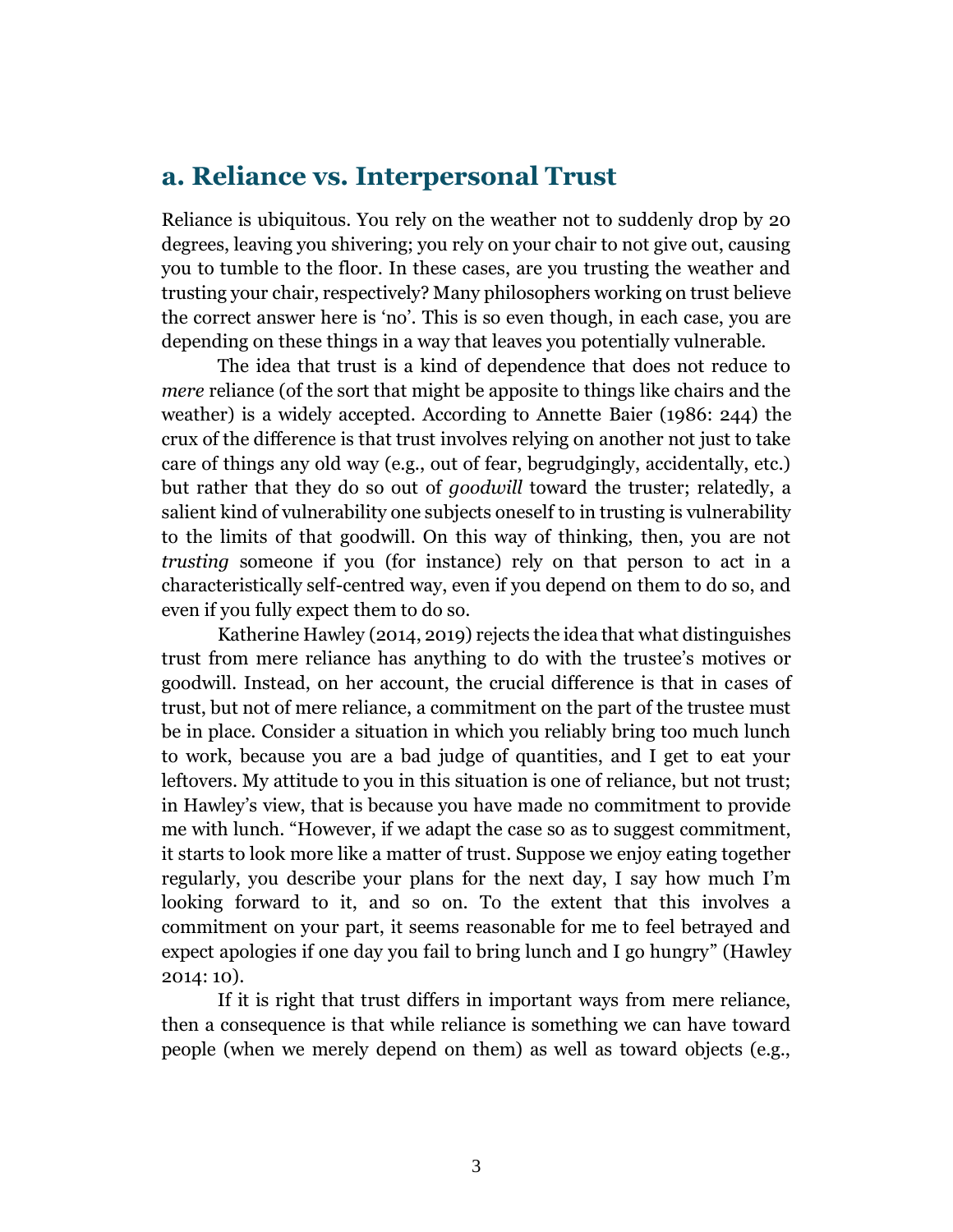when we depend on the weather and chairs), not just *anything* can be genuinely trusted. Karen Jones (1996) captures this point, one that circumscribes people as the fitting objects of genuine trust, as follows: "One can only trust things that have wills, since only things with wills can have goodwills—although having a will is to be given a generous interpretation so as to include, for example, firms and government bodies. Machinery can be relied on, but only agents, natural or artificial, can be trusted" (1996: 14).

If, as the foregoing suggests, the trust relationships are best understood as a special subset of reliance relationships, should we also expect the appropriate attitudes toward *misplaced* trust to be a subset of a more general attitude-type we might have in response to misplaced *reliance*?

Katherine Hawley (2014) thinks so. As she puts it, misplaced *trust*  warrants a feeling of *betrayal*. But the same is not so for misplaced (mere) reliance. Suppose, to draw from an example she offers (e.g., 2014: 2) that a shelf you rely on to support a vase gives out; it would be inappropriate, Hawley maintains, to feel *betrayed*, even if a more general attitude of (mere) *disappointment* befits such misplaced reliance. Misplaced trust, by contrast, befits a feeling of betrayal.

In contrast with the above thinking, according to which disanalogies between trust and mere reliance are taken to support *distinguishing* trust from reliance, some philosophers have taken a more permissive approach to trust, by distinguishing between *two senses* of trust that differ with respect to their similarities with mere reliance.

Paul Faulkner (e.g., 2011: 246; cf., McMyler 2011) for example, distinguishes between what he calls *predictive* and *affective* trust. Predictive trust involves merely reliance in conjunction with a belief that the trustee will take care of things (viz., a prediction). Misplaced predictions warrant disappointment, not betrayal, and so predictive trust (like mere reliance) cannot be betrayed. Affective trust, by contrast, is a thick, interpersonal normative notion, and, according to Faulkner, it involves, along with reliance, a kind of *normative expectation* to the effect that the trustee (i) ought to prove dependable; and that they (ii) will prove dependable for that reason. On this view, it is affective trust that is uniquely subject to betrayal, even though predictive trust, which is a genuine variety of trust, is not.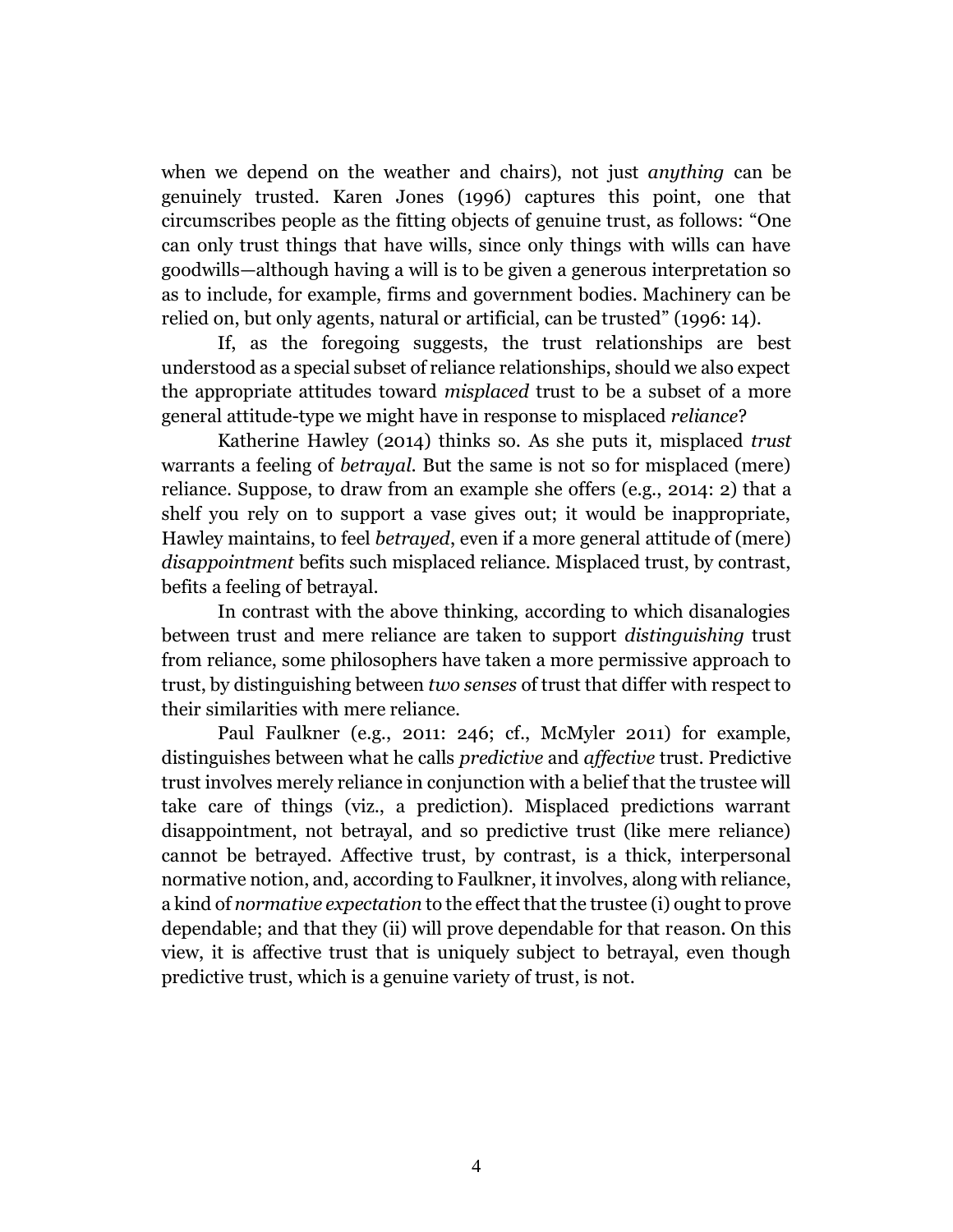## <span id="page-4-0"></span>**b. Two-place and Three-place Trust**

The distinction between two- and three-place-trust, first drawn by Horsburgh (1960) is meant to capture a simple idea: sometimes when we trust someone, we trust them to do some particular thing (e.g., Horsburgh 1960; Holton 1994; Hardin 1992) e.g., you might trust your neighbour to water your plant while you're away on holiday but *not* to look after your daughter. This is threeplace trust, e.g., with an infinitival component (schematically: A trusts B to X). Not all trusting fits this schema. You might also simply *trust your neighbour* generally (schematically: A trusts B) and in a way that does not involve any particular task in mind. Three- and two-place trust are thus different in the sense that the object of trust is specified in the former case but not in the latter.

While there is nothing philosophically contentious about drawing this distinction, the relationship between two- and three- place trust becomes contested when one of these kinds of trust is taken to be, in some sense, more fundamental than the other. To be clear, it is uncontentious that philosophers, as Faulkner (2015: 242) notes, tend to 'focus' on three-place trust. What's contentious is whether—and if so, which—of these notions is theoretically more basic.

The overwhelming view in the literature maintains that three-place trust is the fundamental notion and that two-place (as well as one-place) trust are derivative upon three-place trust (e.g., Baier 1986; Holton 1994; Jones 1996; Faulkner 2007; Hieronymi 2008; Hawley 2014; cf., Faulkner 2015). Call this view *three-place fundamentalism.* 

According to Baier, for instance, trust is centrally concerned with 'one person trusting another with some valued thing' (1986: 236) and for Hawley, trust is 'primarily a three-place relation, involving two people and a task' (2014: 2). We might think of two-place (e.g., X trusts Y) trust as derived from three-place trust in a way that is broadly analogous to how one might extract a diachronic view of someone on the basis of discrete interactions, as opposed to starting with any such diachronic view. On this way of thinking, three-place trust leads to two place trust over time, and is established on the basis of it.

Recent resistance to three-place fundamentalism has been advanced by Faulkner (2015) and Domenicucci and Holton (2017). Faulkner takes as a starting point that it is a desiderata on any plausible account of trust that it should accommodate infant trust, and thus, "that it not make essential to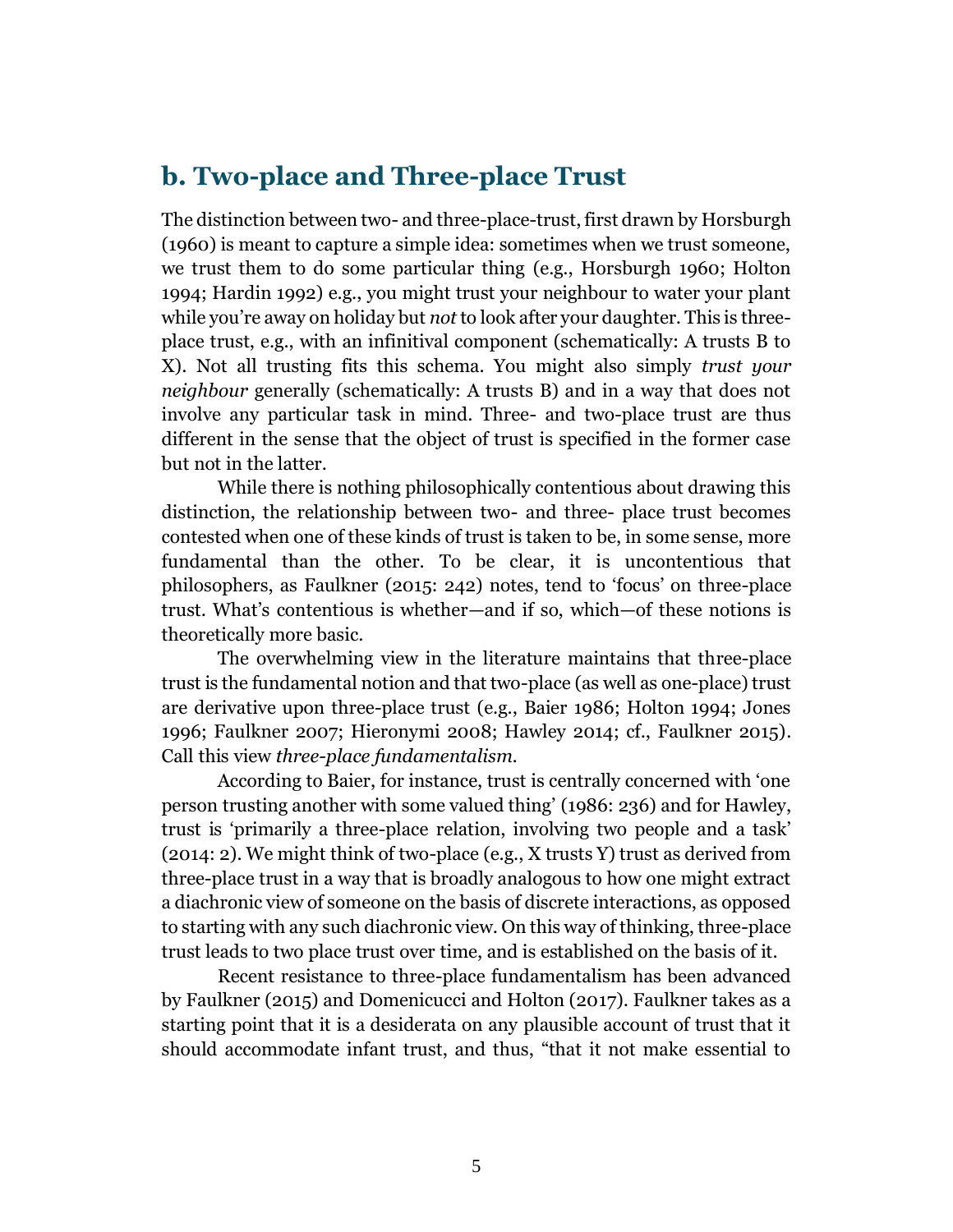trusting the use of concepts or abilities which a child cannot be reasonably believed to possess" (1986: 244). As Faulkner (2015) maintains, however, an infant, in trusting its mother 'need not have any further thought; the trust is no more than a confidence or faith – a trust, as we say – in his mother'. And so, Faulkner reasons, if we take Baier's constraint seriously, then we 'have to take two-place trust as basic rather than three-place trust.'

A second strand of argument against three-place fundamentalism is owed to Domenicucci and Holton (2017). According to Domenicucci and Holton, the kind of derivation of two-place trust from three-place trust that is put forward by three-place fundamentalists is implausible for other similar kinds of attitudes like love and friendship: "No one—or at least, hardly anyone—thinks that we should understand what it is for Antony to love Cleopatra in terms of the three place relation 'Antony loves Cleopatra for her \_\_', or in terms of any other three-place relation. Likewise hardly anyone thinks that we should understand the two place relation of friendship in terms of some underlying three-place relation […]. To this extent at least, we suggest that trust might be like love and friendship (2017: 149-50). In response to this kind of argument by association, a proponent of three-place fundamentalism might either deny that these three- to two-place derivations are really problematic in the case of [love](https://www.iep.utm.edu/love/) or friendship, or instead grant that they are and maintain that trust is disanalogous.

In order to get a better sense of whether two-place trust might be unproblematically derived from three-place trust, regardless of whether the same holds *mutatis mutandis* for love in friendship, it will be helpful to look at a concrete attempt to do so. For example, according to Hawley (2014) three-place trust is analysed as: X relies on Y to phi because Y believes Y has a commitment to phi. And then, two-place trust defined simply as "reliance on someone to fulfil whatever commitments she may have" (2014: 16). If something like Hawley's reduction is unproblematic, then, as one line of response might go, this trumps whatever concerns one might have about the prospects of making analogous moves in the love and friendship cases.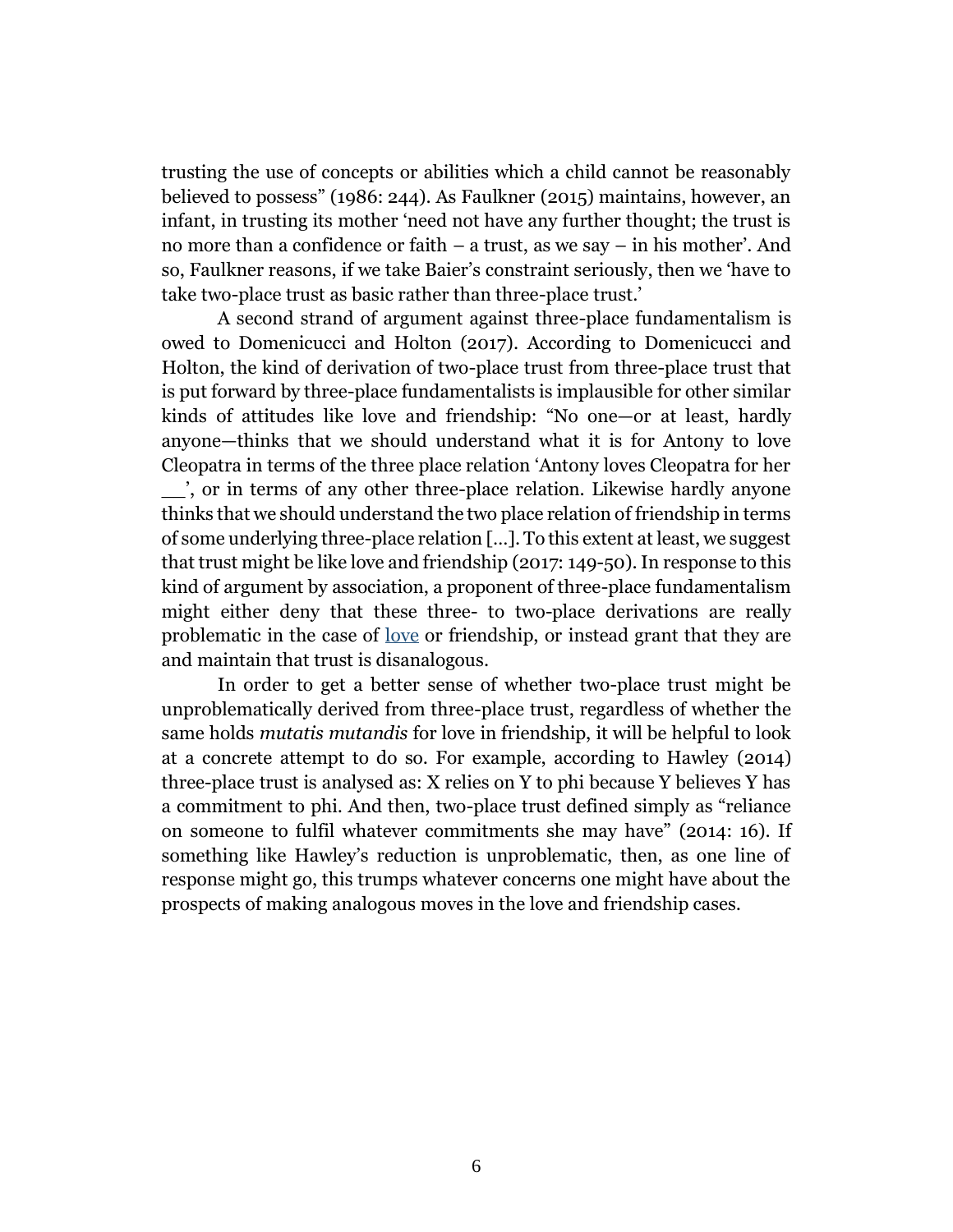## <span id="page-6-0"></span>**c. Trust and belief: doxastic, non-doxastic and performance-theoretic accounts**

Where does *belief* fit in to an account of trust? In particular, what beliefs (if any) must a truster have about whether the trustee will prove trustworthy? Proponents of *doxastic accounts* (e.g., Adler 1994; Hieronymi 2008; Keren 2014; McMyler 2011) hold that trust involves a *belief* on the part of the truster. On the simpler, straightforward incarnation of this view, when A trusts B to do X, A *believes* that B will do X. Other theorists propose more sophisticated belief-based accounts: on Hawley's (2019) account, for instance, to trust someone to do something is to believe that she has a commitment to doing it, and to rely upon her to meet that commitment. Conversely, to distrust someone to do something is to believe that she has a commitment to doing it, and yet not rely upon her to meet that commitment.

*Non-doxastic accounts* (e.g., Jones 1996; McLeod 2002; Paul Faulkner 2007; 2011; Baker 1987) have a negative and a positive thesis. The negative thesis is just the denial of the belief requirement on trust that proponents of doxastic accounts accept (viz., a denial that trusting someone to do something entails the corresponding belief that they will do that thing). This negative thesis, to note, is perfectly compatible with the idea that trust often times involves such a belief. What's maintained is that it is not essential. The positive thesis embraced by non-doxastic accounts involves a characterisation of some further non-doxastic attitude the truster, *qua* truster, must have with respect to the trustee's proving trustworthy.

An example of such a further (non-doxastic) attitude, on non-doxastic accounts, is *optimism.* For example, on Jones' (1996) view, you trust your neighbour to bring back the garden tools you loaned her only if you are optimistic that she will bring them back, and regardless of whether you believe she will. It should be pointed out that often times, optimism will lead to the acquisition of a corresponding belief. Importantly for Jones, the kind of optimism that characterises trust is not itself to be explained in terms of belief but rather in terms of affective attitudes entirely. Such a commitment is shared by non-doxastic views more generally which take trust to involve affective attitudes that might be apt to prompt corresponding beliefs.

Quite a few important debates about trust turn on the matter of whether a doxastic account or a non-doxastic account is correct. For example, discussions of the rationality of trust will look one way if trust essentially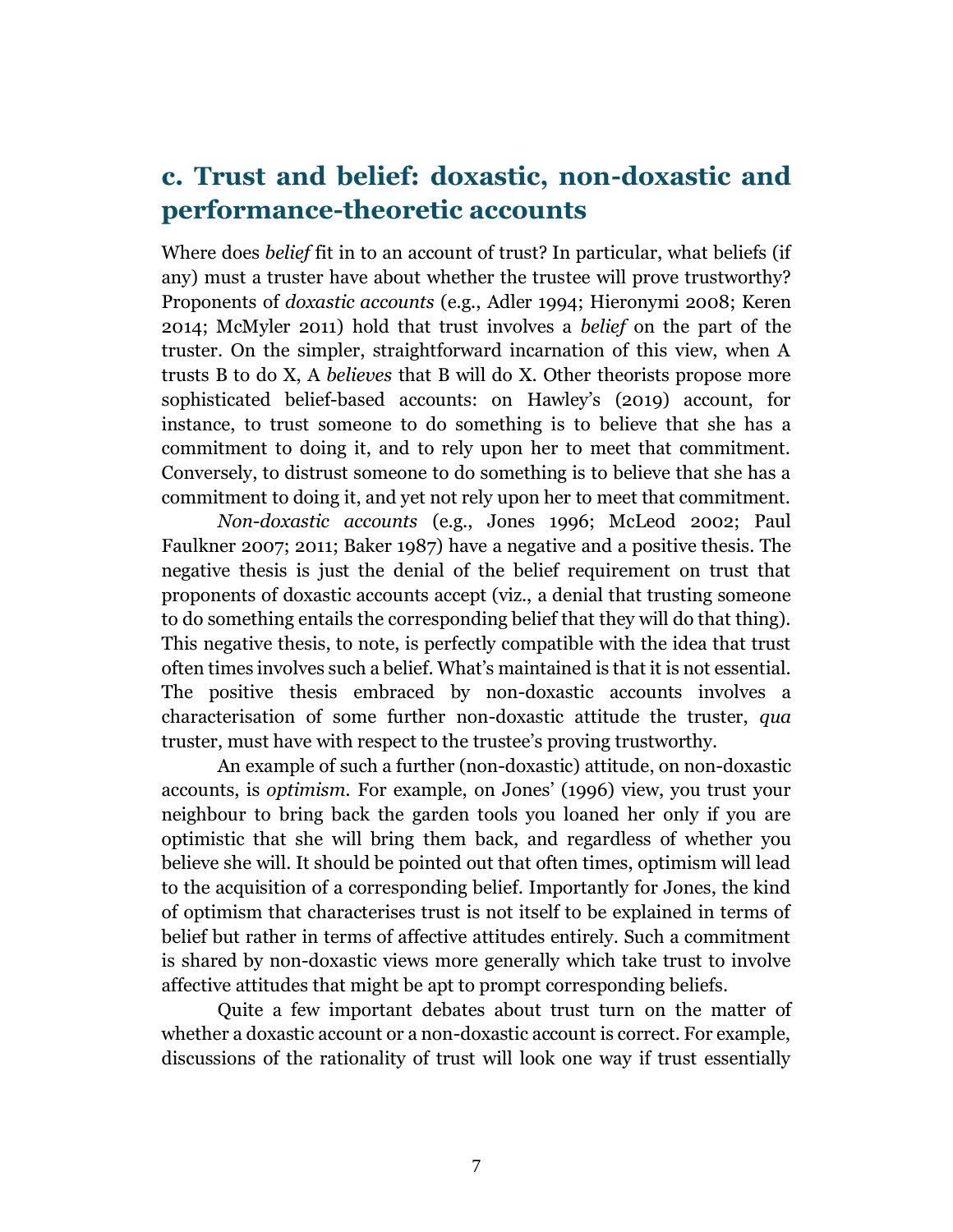involves belief and another way if it does not (e.g., Jones 1996; Keren 2014). Relatedly, what one says about trust and belief will bear importantly on how one thinks about the relationship between trust and monitoring, as well as the distinction between paradigmatic trust and *therapeutic trust* (e.g., the kind of trust one engages in in order to build trustworthiness; see, e.g., Horsburgh 1960; Hieronymi 2008; Frost-Arnold 2014)

A notable advantage of the doxastic account is that it simplifies the epistemology of trust—and in particular, how trust can provide reasons for belief. Suppose, for example, that the doxastic account is correct, and so your trusting your colleague's word that they will return your laptop involves believing that they will return your laptop. This belief, some think, conjoined with the fact that your colleague tells you they will return your laptop, gives you a reason to believe that they will return your laptop. As Faulkner (2017: 113) puts it, on the doxastic account, '[t]rust gives a reason for belief because belief can provide reason for belief'. Non-doxastic accounts, by contrast, require further explanation as to why trusting someone would ever give you a reason to believe what they say.

Another advantage of doxastic accounts is that they are wellpositioned to distinguish trusting someone to do something and mere optimistic wishing. Suppose, for instance, you loan £100 to a loved one with a terrible track record for repaying debts. Such a person may have lost your trust years ago, and yet you may remain optimistic and wishful that they will be trustworthy on this occasion. What distinguishes this attitude from genuine trust on the doxastic account is simply that you lack any belief that your loved one will prove trustworthy. Explaining this difference is more difficult on non-doxastic accounts. This is especially the case on non-doxastic accounts according to which trust not only doesn't involve belief but positively precludes it, e.g., by essentially involving a kind of 'leap of faith' (Möllering 2006) that differs in important ways from belief.

Nonetheless, non-doxastic accounts have been emboldened in recent years in light of various serious objections that have been raised to doxastic accounts. One popular such objection highlights a key disanalogy with respect to how trust and belief interact with evidence, respectively (Faulkner 2007): "[Trust] need not be based on evidence and can demonstrate a wilful insensitivity to the evidence. Indeed there is a tension between acting on trust and acting on evidence that is illustrated in the idea that one does not actually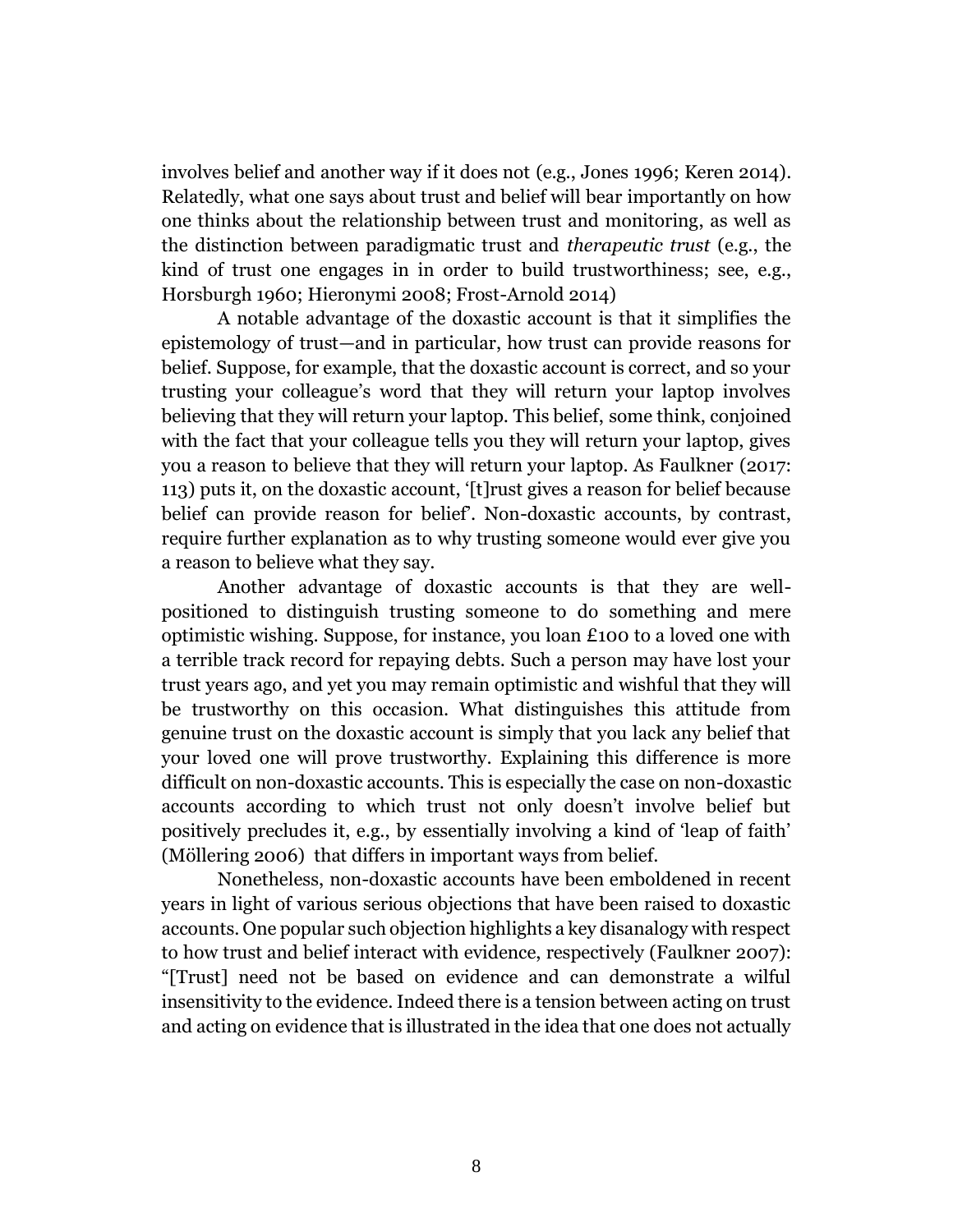trust someone to do something if one only believes they will do it when one has evidence that they will" (2007: 876).

As Baker (1987) unpacks this idea, trusting can require ignoring counterevidence—as one might do when one trusts a friend despite evidence of guilt—whereas believing does not.

A particular type of example that puts pressure on doxastic accounts' ability to accommodate disanalogies with belief concerns *therapeutic trust.*  In cases of therapeutic trust, the purpose of trusting is to *promote*  trustworthiness, and is thereby not predicated on prior belief of trustworthiness. Take a case in which one trusts a teenager with an important task, in hopes that by trusting them, it will then lead them to become more trustworthy in the future. In this kind of case, we are plausibly trusting, but not on the basis of prior evidence or belief we have that the trustee will succeed on this occasion. To the contrary: we trusts with the aim of *establishing* trustworthiness (e.g., Frost-Arnold 2014; Faulkner 2011). To the extent that such a description of this kind of case is right, therapeutic trust offers a counterexample to the doxastic account, as it involves trust in the absence of belief.

A third kind of account—the *performance-theoretic* account of trust (e.g., Carter 2020a, 2020c)—makes no essential commitment as to whether trusting involves belief. On the performance-theoretic account, what's essential to the attitude of trusting is how it is *normatively constrained*. An attitude is a trust attitude (toward a trustee, T, and a task, X) just in case the attitude is successful if and only if the T takes care of X as entrusted. Just as there is a sense in which, for example, your archery shot is not successful if it misses the target (see, e.g., Sosa 2010; 2015; Carter 2020b), your trusting someone to keep a secret misses its mark, and so fails to be successful trust, if the trustee spills the beans. With reference to this criterion of successful (and unsuccessful) trust, the performance-theoretic account aims to explain what good and bad trusting involves (see §2.a), and also why some trust is more valuable than others (see §3).

## <span id="page-8-0"></span>**d. Deception detection and monitoring**

Given that trusting inherently involves the incurring of some level of risk to the truster, it is natural to think that trust would in some way be *improved* by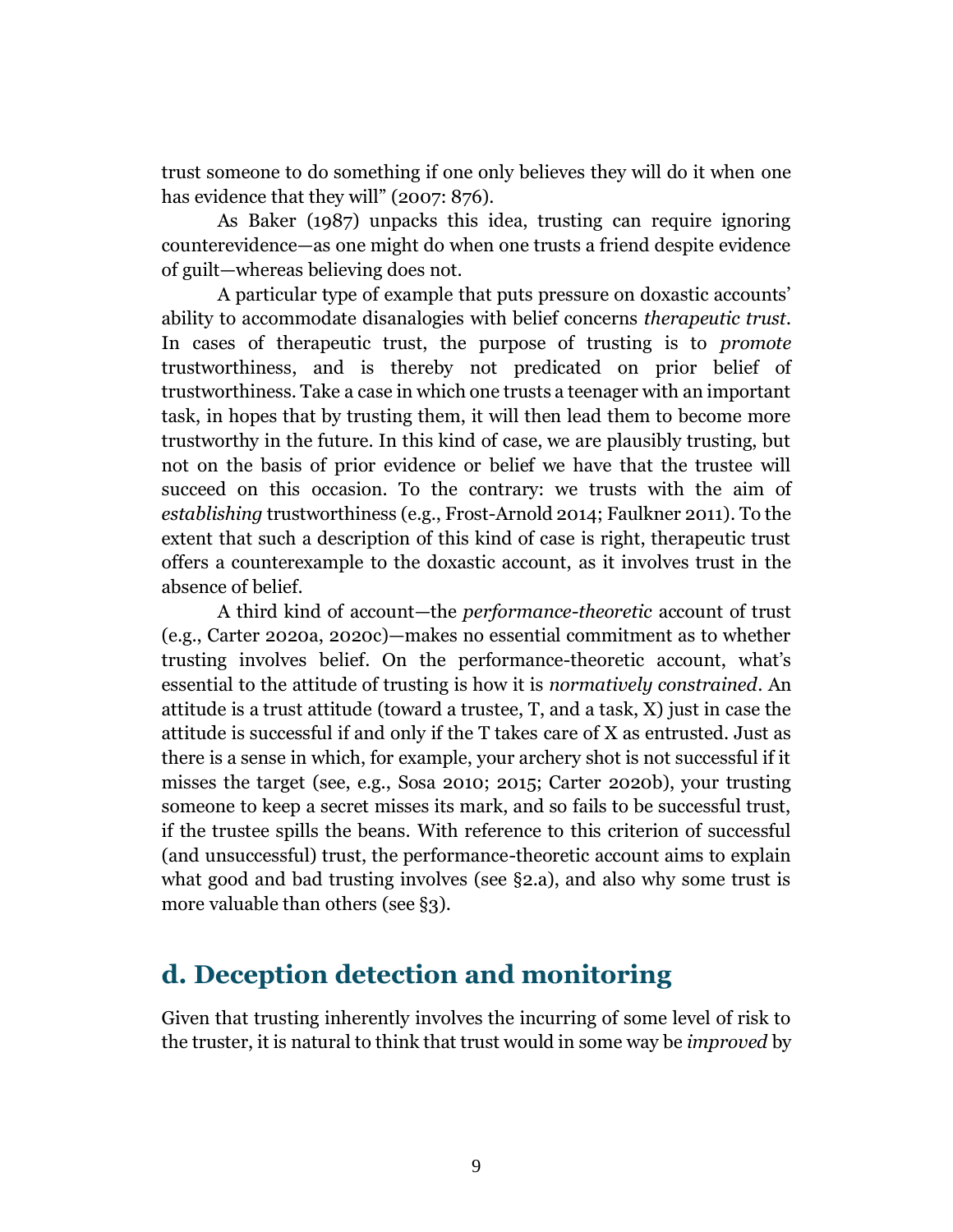the truster doing what she can to minimize such risk, e.g., by monitoring the trustee with an eye to, e.g., preempting any potential betrayal or at least mitigating the expected disvalue of potential betrayal.

This *prima facie* plausible suggestion, however, raises some perplexities. As Annette Baier (1986) puts it: "Trust is a fragile plant [...] which may not endure inspection of its roots, even when they were, before inspection, quite healthy" (1986: 260). There is something intuitive about this point. If, for instance, A trusts B to drive the car straight home after work- but then proceeds to surreptitiously drive behind B the entire way in order to make sure that B really does drive straight home, it seems that A in doing so *no longer* is trusting B. The trust, it seems, dissolves through the process of such monitoring.

Extrapolating from such cases, it seems that trust *inherently* involves not only subjecting oneself to some risk, but also *remaining* subjected to such risk--or, at least--behaving in ways that are compatible with one's *viewing*  oneself as (remaining to be) subjected to such risk.

The above idea of course needs sharpened. For example, trusting is plausibly not destroyed by *negligible* monitoring. The crux of the idea seems to be, as Faulkner (2011, §5) puts it, that *'too much* reflection' on the trust relation, perhaps in conjunction with making attempts to minimise risks that trust will be betrayed, can undermine trust. Specifying what 'too much reflection' or monitoring involves, however, and how reflecting relates to monitoring to begin with, remains a difficult task.

One form of monitoring—construed loosely—that is plausibly compatible with trusting is *contingency planning* (e.g., Carter 2020c). For example, suppose you trust your teenager to drive your car to work and back in order that they may undertake a summer job. A prudent mitigation against the additional risk incurred (e.g., that the car will be wrecked in the process) will be to buy some additional insurance upon entrusting the teenager with the car. The purchasing of this insurance, however, doesn't itself undermine the trusting relationship, even though it involves a kind of risk mitigating behaviour.

One explanation here turns on the distinction between (i) mitigating against the risk that trust will be betrayed; and (ii) mitigating against the extent or severity of the harm or damage incurred *if* trust is betrayed. Contingency planning involves type-(ii) mitigation, whereas, for example,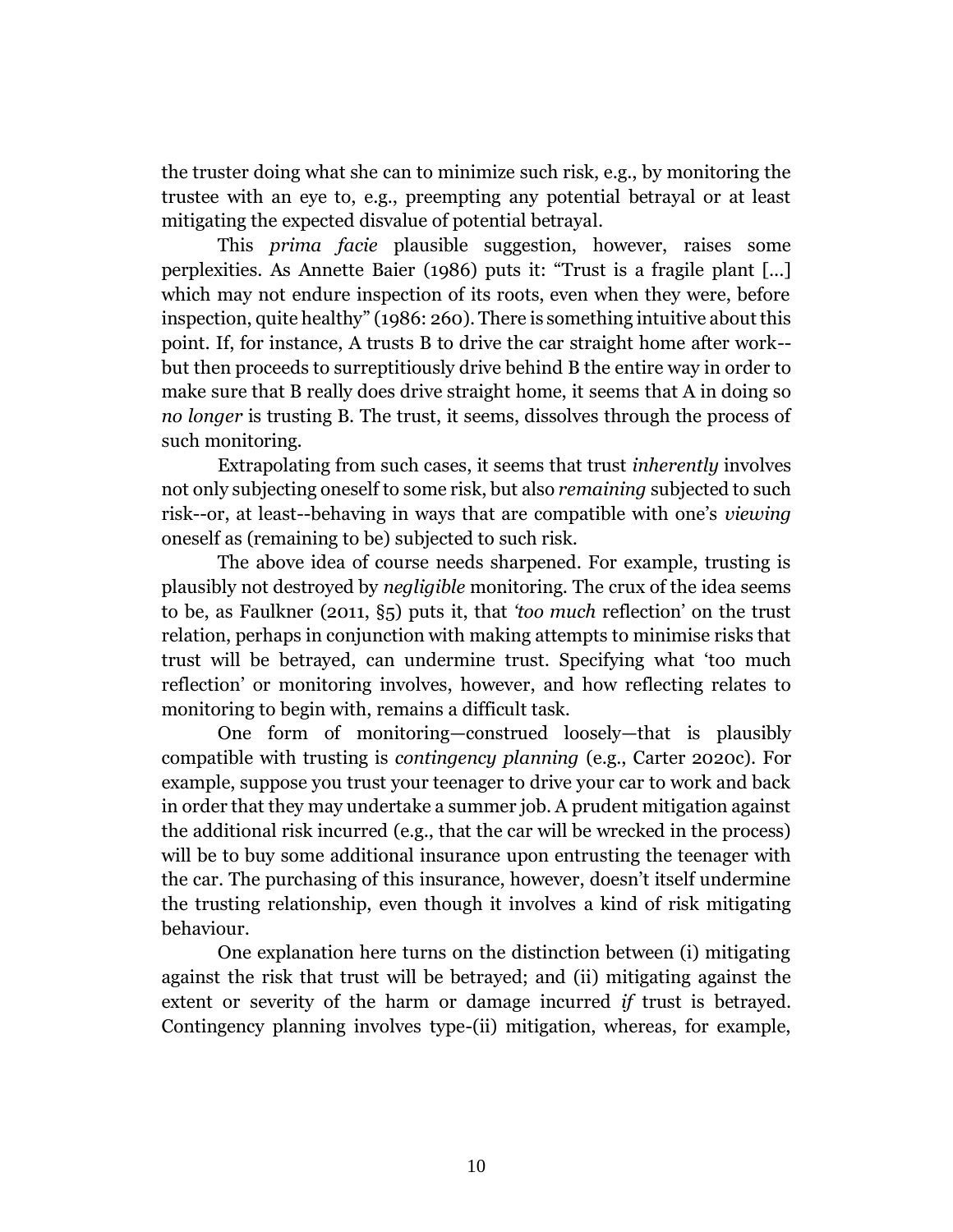trailing behind the teenager with your own car, which is plausibly incompatible with trusting, is of type-(i).

#### <span id="page-10-0"></span>**2. The normativity of trust**

*Norms* of trust arise between the two parties of reciprocal trust: a norm to be trusting in response to the invitation to trust, and to be trustworthy in response to the other's trusting reliance (e.g., Fricker 2018). The former normativity lies 'on the truster's side', and the latter on the trustee's side. In this section, we discuss norms on trusting by looking at these two kinds of norms—that govern the truster and the trustee, respectively—in turn.

This section will first discuss *general* norms on trusting on the truster's side, and then will engage—in some detail—with the complex issue of the norms governing trust *in another's words* specifically. Second, we will discuss the normativity of trust on the trustee's side and the nature of trustworthiness.

#### <span id="page-10-1"></span>**a. Entitlement to Trust**

If—as doxastic accounts maintain—trust is a species of belief (Hieronymi 2008), then the rational norms governing trust govern belief, such that (for example) it will be irrational to trust someone whom you have strong evidence is unreliable, and the norm violation here is the same kind of norm violation in play in a case where one simply believes, against the evidence, that an individual is trustworthy. Thus: to the extent that one is rationally entitled to *believe* the trustee is trustworthy, with respect to  $\Phi$ , one thereby has an entitlement (on these kinds of views) to trust the trustee to  $\Phi$ .

The norms that govern trust on the truster's side will look different on non-doxastic accounts. For example, on a proposal like Frost-Arnold's (2014), according to which trust is characterised as a kind of non-doxastic *acceptance* rather than as belief, the rationality governing trusting will be the rationality of *acceptance*, where rational acceptance can in principle come apart from rational belief. For one thing, whereas the rationality of belief is exclusively epistemically constrained, the rationality of acceptance needn't be. In cases of therapeutic trust, for example, it might be *practically* rational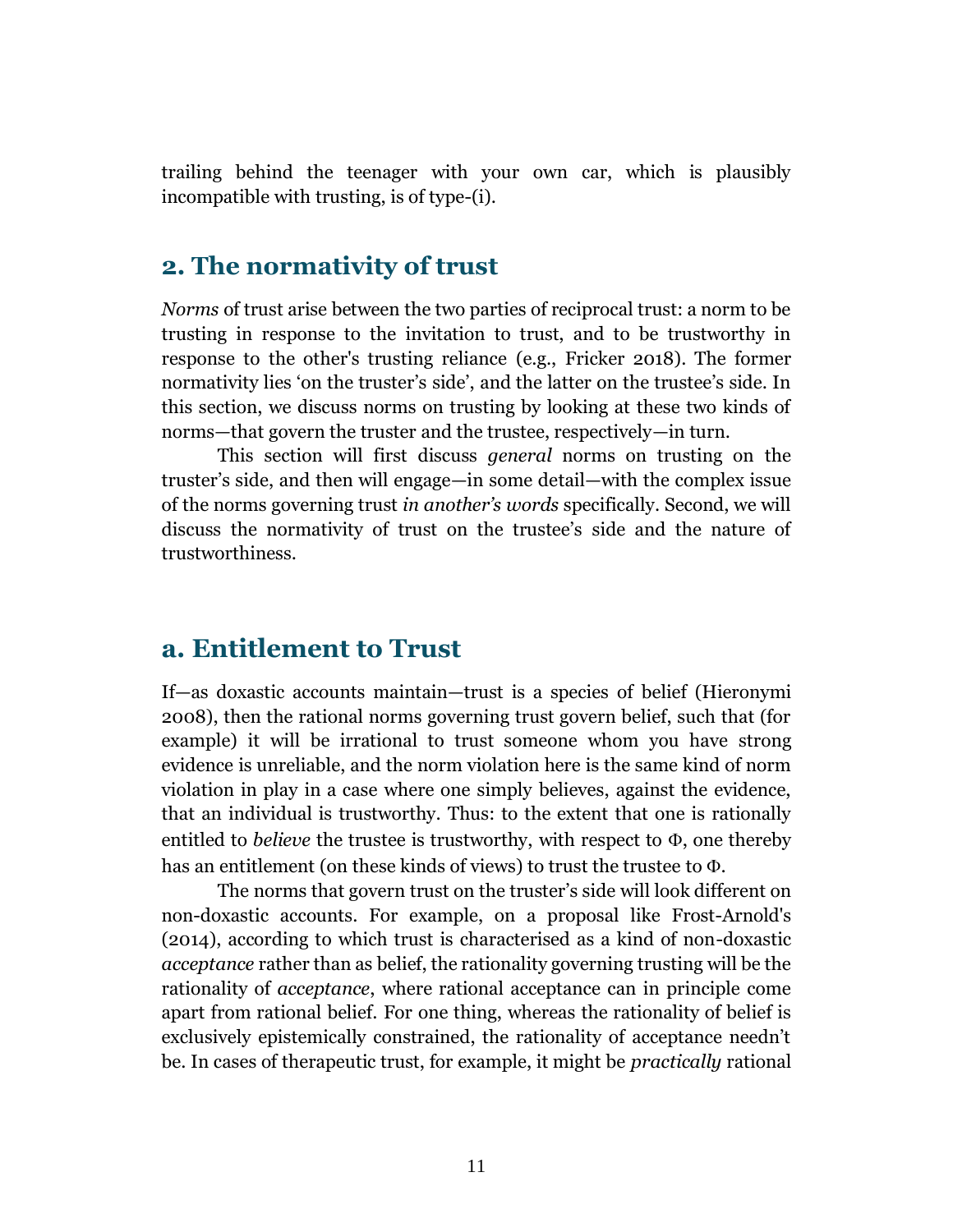(viz., rational with reference to the adopted end of building a trusting relationship) to accept that the trustee will  $\Phi$ , and thus, to use the proposition that they will  $\Phi$  as a premise in practical deliberation (see, e.g., Bratman 1992; Cohen  $1989$ —i.e., to act as if it is true that they will  $\Phi$ . Of course, acting *as if* a proposition is true neither implies nor is implied by believing that it is true.

On performance-theoretic accounts, trusting is subject, on the truster's side, to three kinds of *evaluative* norms, which correspond with three kinds of positive evaluative assessments: *success, competence*, and *aptness.* Whereas trusting is successful if and only if the trustee takes care of things as intrusted, trusting is *competent* if and only if one's trusting issues from a reliable disposition—viz., a competence—to trust successfully when appropriately situated (for discussion, see Carter 2020a).

Just as successful trust might be *incompetent*, e.g., as when one trusts someone with a well-known track record of unreliability who happens to prove trustworthy on this particular occasion, likewise, trust might fail to be successful *despite* being competent, e.g., as when one trusts an ordinarily reliable individual who, due to fluke luck, fails to take care of things as entrusted on this particular occasion. Even if trust is both successful *and*  competent, however, there remains a sense in which it could fall short of the third kind of evaluative standard—viz., *aptness.* Aptness demands success *because* competence, and not merely success *and* competence (see, e.g., Sosa 2010; 2015; Carter 2020a; 2020b). Trust is apt, accordingly, if and only if one's trusts successfully such that the successful trust manifests her trusting competence.

#### <span id="page-11-0"></span>**b. Trust in Words**

Why not *lie*? (Or, more generally, why not: promise to take care of things, and then renege on that promise whenever it is convenient to do so?) According to a fairly popular answer (Faulkner 2011; Simion 2020b), deception is bad not only for the deceived, but it is bad likewise for the *deceiver* (see also, [Kant\)](https://www.iep.utm.edu/kantview/). If one cultivates a reputation as being untrustworthy, then this comes with *practical* costs in social communities; the untrustworthy person,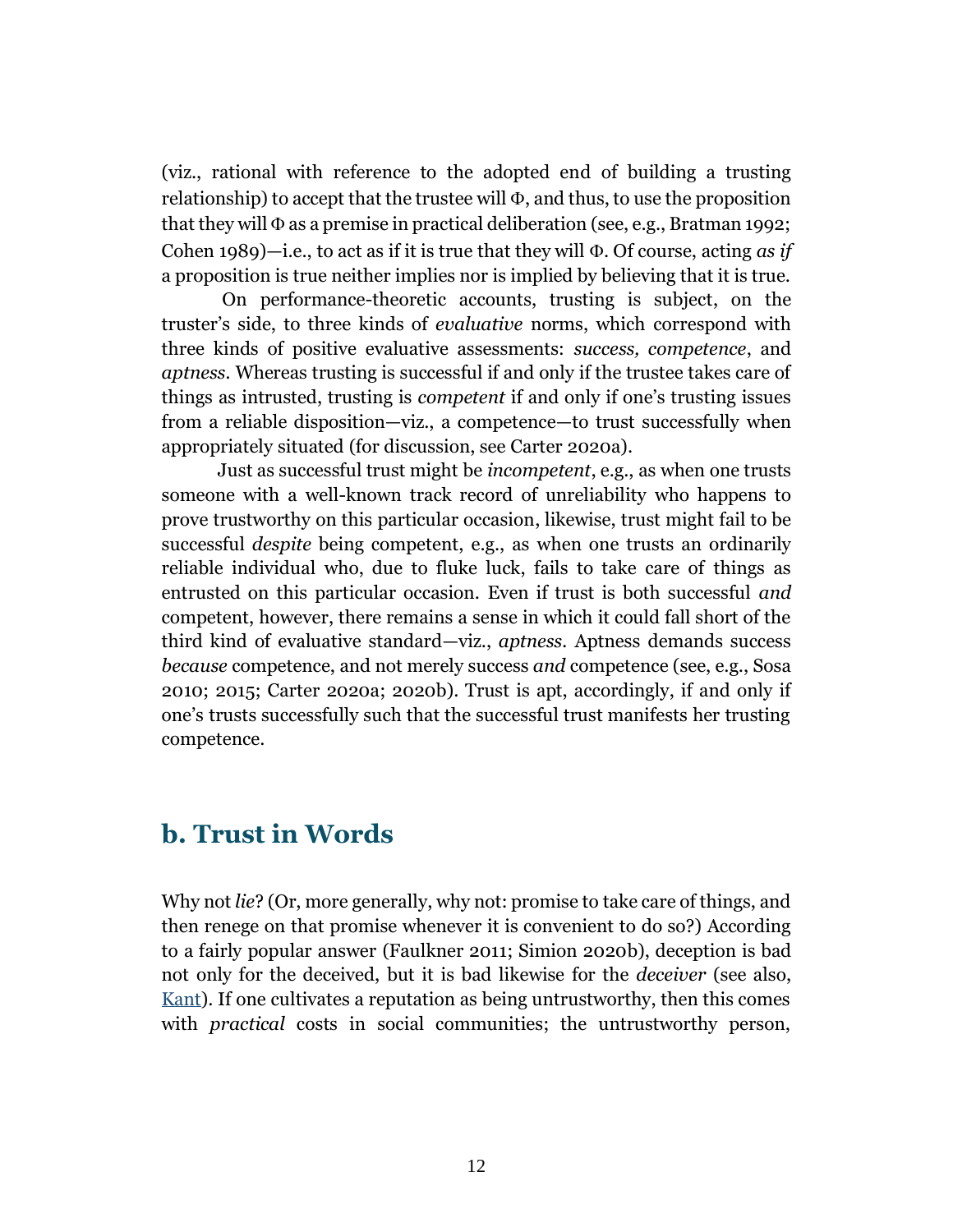*recognised as such*, is outcast, and *de facto* foregoes the (otherwise possible) social benefits of trusting.

Things are more complicated, however, in *one-off* trust-exchanges where the risk of the disvalue of cultivating an untrustworthy reputation is minimal. We may repose the question within the one-off context: why not lie and deceive, when it is convenient to do so, in one-off exchanges? In one-off interactions where we (i) don't know others' motivations but (ii) do appreciate that there's a *general* motivation to be unreliable (e.g., to reap gains of betrayal), it is surprising that we find as much trustworthy behaviour as we do. Why don't people betray to a greater extent than they do in such circumstances, given that betrayal seems *prima facie* the most rational decision-theoretic move?

According to Faulkner, when we communicate with another as to the facts, we face a situation akin to a *prisoner's dilemma* (2011: 6). In a prisoner's dilemma, our aggregate well-being will be maximized if we both cooperate. However, given the logic of the situation, it looks like the rational thing to do for each of us is to defect. We're then faced with a problem: how to ensure the cooperative outcome?

Similarly, Faulkner argues, speakers and audiences have different interests in communication. The audience is interested in learning the truth. I contrast, engaging in conversations is to the advantage of speakers because it is a means of influencing others: through an audience's acceptance of what we say, we can get an audience to think, feel, and act in specific ways. So, according to Faulkner, our interest, qua speaker, is being believed, because we have a more basic interest in influencing others. The commitment to telling the truth would not be best for the speaker. The best outcome for a speaker would be to receive an audience's trust and yet have the liberty to tell the truth or not. (2011: 5-6).

There are four main reactions to this problem in the literature on the [epistemology of testimony.](https://www.iep.utm.edu/ep-testi/) According to Reductionism in the epistemology of testimony (Adler 1994; Audi 1997; 2004; 2006; Faulkner 2011; Fricker 1994; 1995; 2017; 2018; Hume 1739; Lipton 1998; Lyons 1997), in virtue of this lack of alignment of hearer and speaker interests, one needs positive, independent reasons to trust their speaker: since communication is like a prisoner's dilemma, the hearer needs a reason for thinking or presuming that the speaker has chosen the cooperative, helpful outcome. Anti-Reductionism (e.g., Burge 1993; 1997; Coady 1973; 1992; Goldberg 2006; 2010; Goldman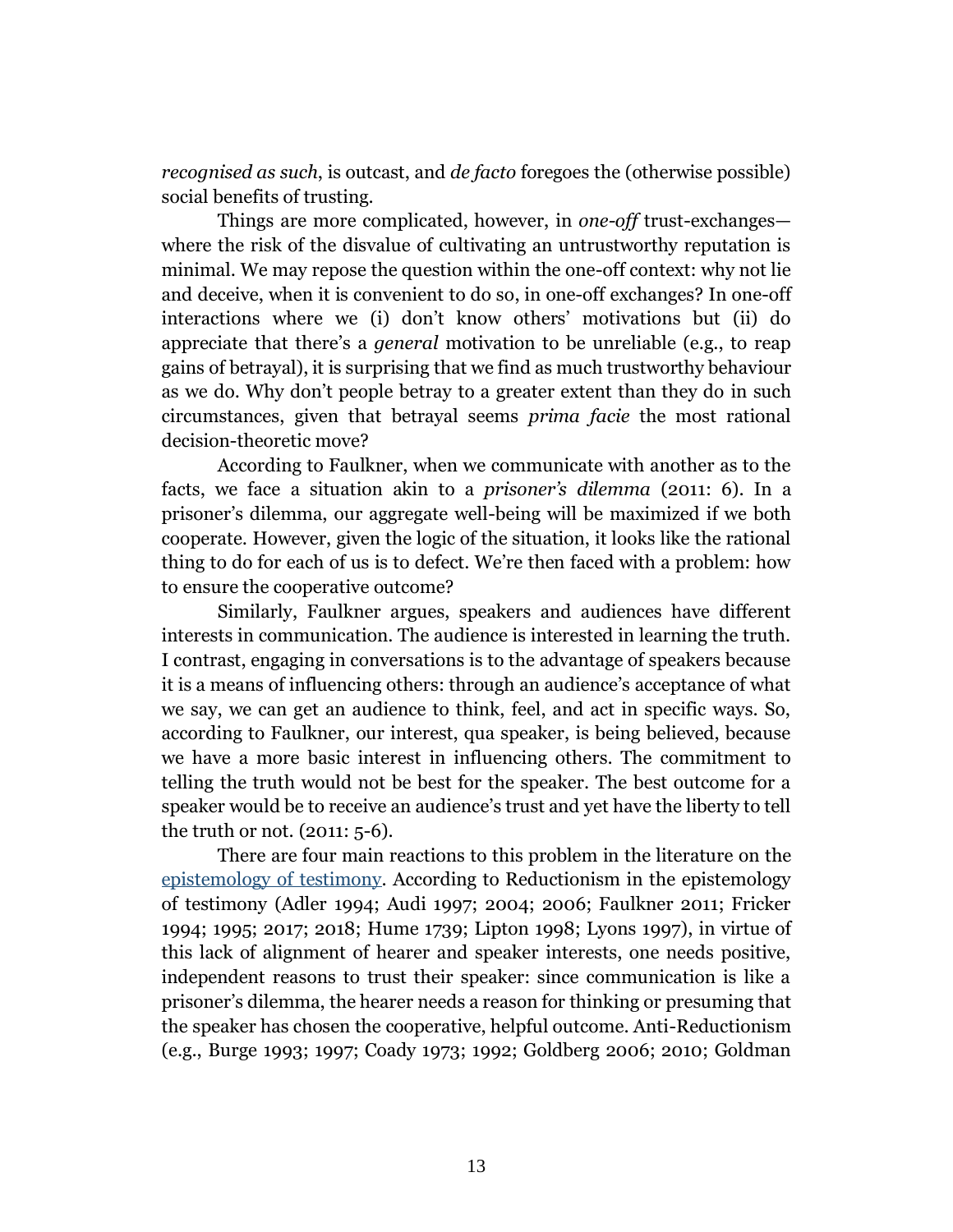1999; Graham 2010; 2012a; 2015; Greco 2019; 2015; Green 2008; Reid 1764; Simion 2020b; Simion and Kelp 2018) rejects this claim. According to these philosophers, we have a default (absent [defeaters\)](https://www.iep.utm.edu/ep-defea/) entitlement to believe what we are being told. In turn, this default entitlement is derivable on a priori grounds from the nature of reason (e.g., Burge 1993; 1997) sourced in social norms of truth-telling (Graham 2012b) social roles (Greco 2015) the reliance on other people's justification-conferring processes (Goldberg 2010) or the knowledge norm of assertion (Simion 2020b). Other than these two main views, we also encounter hybrid views (Lackey 2003; 2008; Pritchard 2004) that try to impose weaker conditions on testimonial justification than Reductionism, while, at the same time, not being as liberal about it as Anti-Reductionism. Last but not least, a fourth reaction to Faulkner's problem of cooperation for testimonial exchanges is scepticism (e.g., Graham 2012a; Simion 2020b); on this view, the problem does not get off the ground to begin with.

According to Faulkner himself, trust lies at the heart of the solution to his problem of cooperation, i.e., it gives the speakers reasons to tell the truth (2011, Ch. 1; 2017). Faulkner thinks that the problem is resolved 'once one recognizes how *trust itself* can give reasons for cooperating' (2017: 9). When the hearer H believes that speaker S can see that H is relying on S for information about whether p, and in addition H trusts S for that information, then H will make a number of presumptions: 1. H believes that S recognizes H's trusting dependence on S proving informative. 2. H presumes that if S recognizes H's trusting dependence, then S will recognize that H normatively expects S to prove informative. 3. H presumes that if S recognizes H's expectation that S should prove informative, then other things being equal, S will prove informative for this reason. 4. So taking the attitude of trust involves presuming that the trusted will prove trustworthy (2011: 130). The hearer's presumption that the speaker will prove informative rationalizes the hearer's uptake of the speaker testimony.

Furthermore, Faulkner claims, H's trust gives S "a reason to be trustworthy," such that S is, as a result, more likely to be trustworthy: it raises the objective probability that S will prove informative in utterance. In this fashion, "acts of trust can create as well as sustain trusting relations" (2011: 156-7). As Graham (2012a) puts it, "the hearer's trust—the hearer's normative expectation, which rationalizes uptake—then "engages," so to speak, the speaker's internalization of the norm, which thereby motivates the speaker to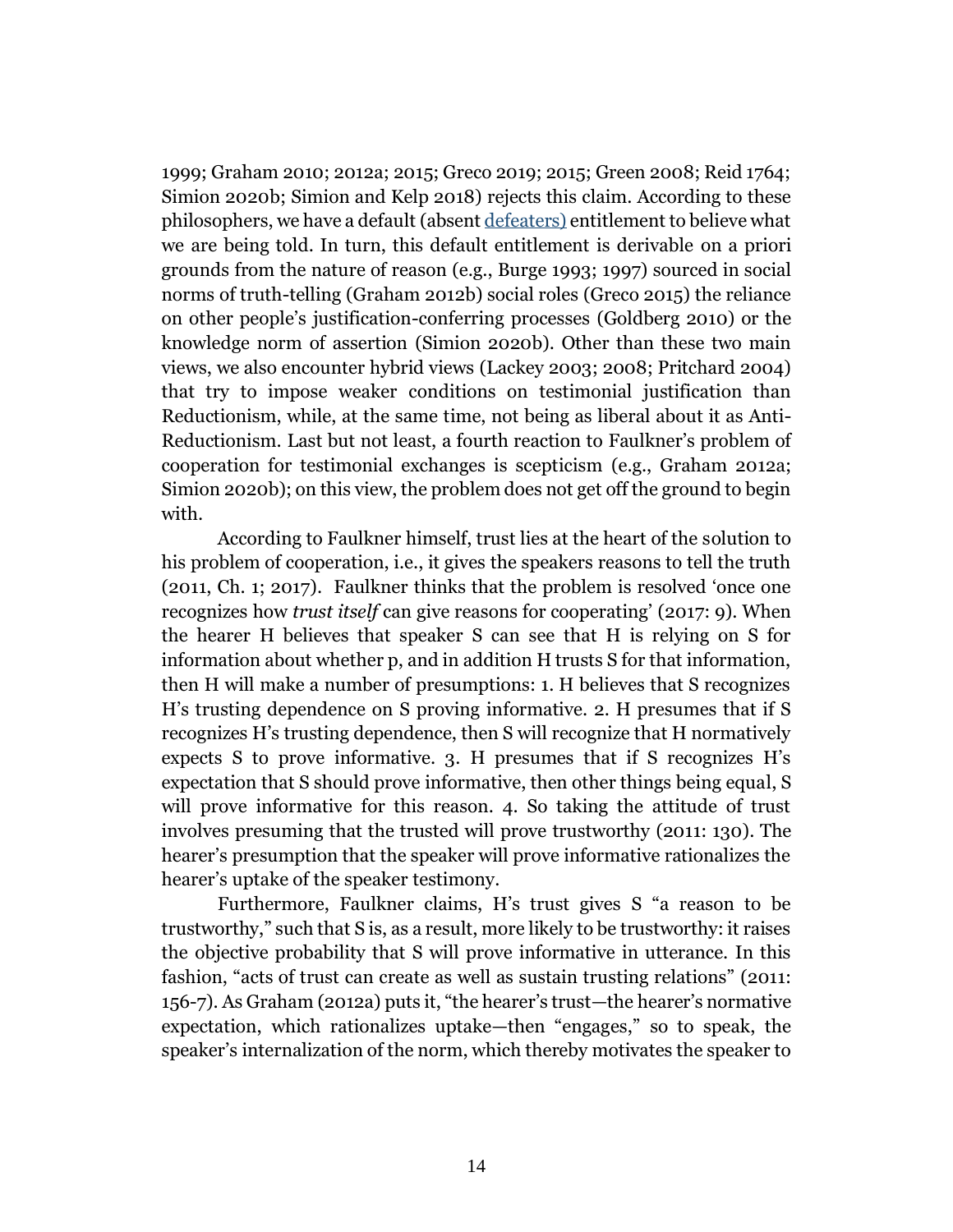choose the informative outcome." Speakers who have internalized these norms will then often enough choose the informative outcome when they see that audiences need information; they will be "motivated to conform" because they have "internalized the norm" and so "intrinsically value" compliance (2011: 186). As such, the de facto reliability of testimony is explained by the fact that the trust placed in hearers by the speakers triggers, on the speakers' side, the internalization of social norms of trust, which, in turn, makes speakers objectively likely to put hearers' informational interests before their own.

According to Peter Graham (2012a), however, Faulkner's own solution threatens to dissolve the problem of cooperation rather than solve it (Graham 2012a). Recall how the problem was set-up: the thought was that speakers only care about being believed, whether they are speaking the truth or not, which is why the hearer needs some reason for thinking the speaker is telling them the truth. But if speakers have internalized social norms of trustworthiness, it's not true that speakers are just as apt to prove uninformative as informative. It's not true that they're only interested in being believed. Rather they are out to inform, to prove helpful; due to having internalised the relevant trustworthiness norms, speakers are committed to informative outcomes (Graham 2012a).

Another version of scepticism about the problem of cooperation is voiced in (Simion 2020b). Recall that according to Faulkner, in testimonial exchanges, the default position for speakers involves no commitment to telling the truth. If that is the case, he argues, the default position for hearers involves no entitlement to believe. Here is the argument unpacked:

(P1) Hearers are interested in truth; speakers are interested in being believed.

(P2) The *default* position for speakers is seeing to their own interests rather than to the interests of the hearers.

(P3) Therefore, it is not the case that the default position for speakers is telling the truth (from 1 and 2).

(P4) The default position for hearers is trust only if the default position for speakers is telling the truth.

(C) Therefore it is not the case that the default position for hearers is trust (from 3 and 4).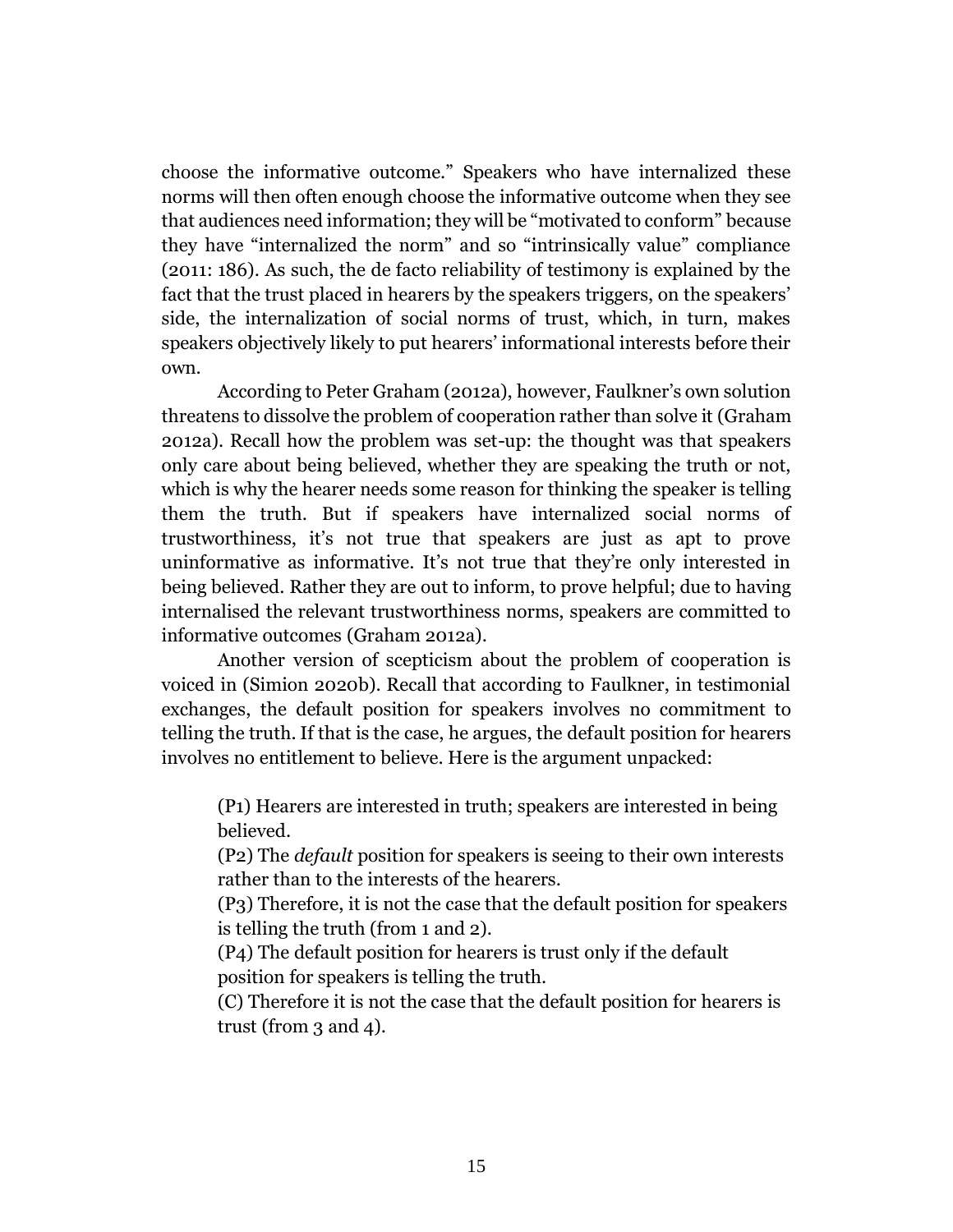There one important worry for this argument: on the reconstruction above, the conclusion does not follow. In particular, the problem is with premise (3), which is not supported by (1) and (2) (Simion 2020b). That is because being interested in being believed does not exclude also being interested in telling the truth. Speakers might still—by default—also be interested in telling the truth, on independent grounds, that is, independently of their concern (or, rather, lack thereof) with hearer's interests; indeed, the sources of entitlement proposed by the Anti-Reductionist—e.g. the existence of social norms of truth telling, the knowledge norm of assertion etc.—may well constitute themselves in reasons for the speaker to tell the truth—absent overriding incentive to do otherwise. If that is the case, telling the truth will be default for hearers, therefore trust will be default for hearers. What the defender of the Problem of Cooperation needs, then, for validity, is to replace (P1) with the stronger (P1\*): Hearers are interested in truth; speakers are *only* interested in being believed. However, it is not clear that (P1\*) spells out the correct [utility profile](https://www.iep.utm.edu/util-a-r/) of the case: are *all* speakers really such that they *only* care about being believed? This seems like a fairly heavy empirical assumption that is in need of further defence.

#### **c. Obligations to trust**

A final normative species that merits discussion on the truster's side is the *obligation to trust.* Obligations to trust can be generated, trivially, by promise-making (cf., Owens 2017) or by other kinds of cooperative agreements (Faulkner 2011, Ch. 1). Of more philosophical interest are cases where obligations to trust are generated outwith explicit agreements.

One case of particular interest here arises in the literature on *testimonial injustice*, pioneered by Miranda Fricker (2007). Put roughly, testimonial injustice occurs when a speaker receives an unfair deficit of credibility from a hearer due to prejudice on the hearer's part, resulting in the speaker's being prevented from sharing what she knows.

An example of testimonial injustice that Fricker uses as a reference point is from Harper Lee's *To Kill a Mockingbird*, where Tom Robinson, a black man on trial after being falsely accused of raping a white woman, has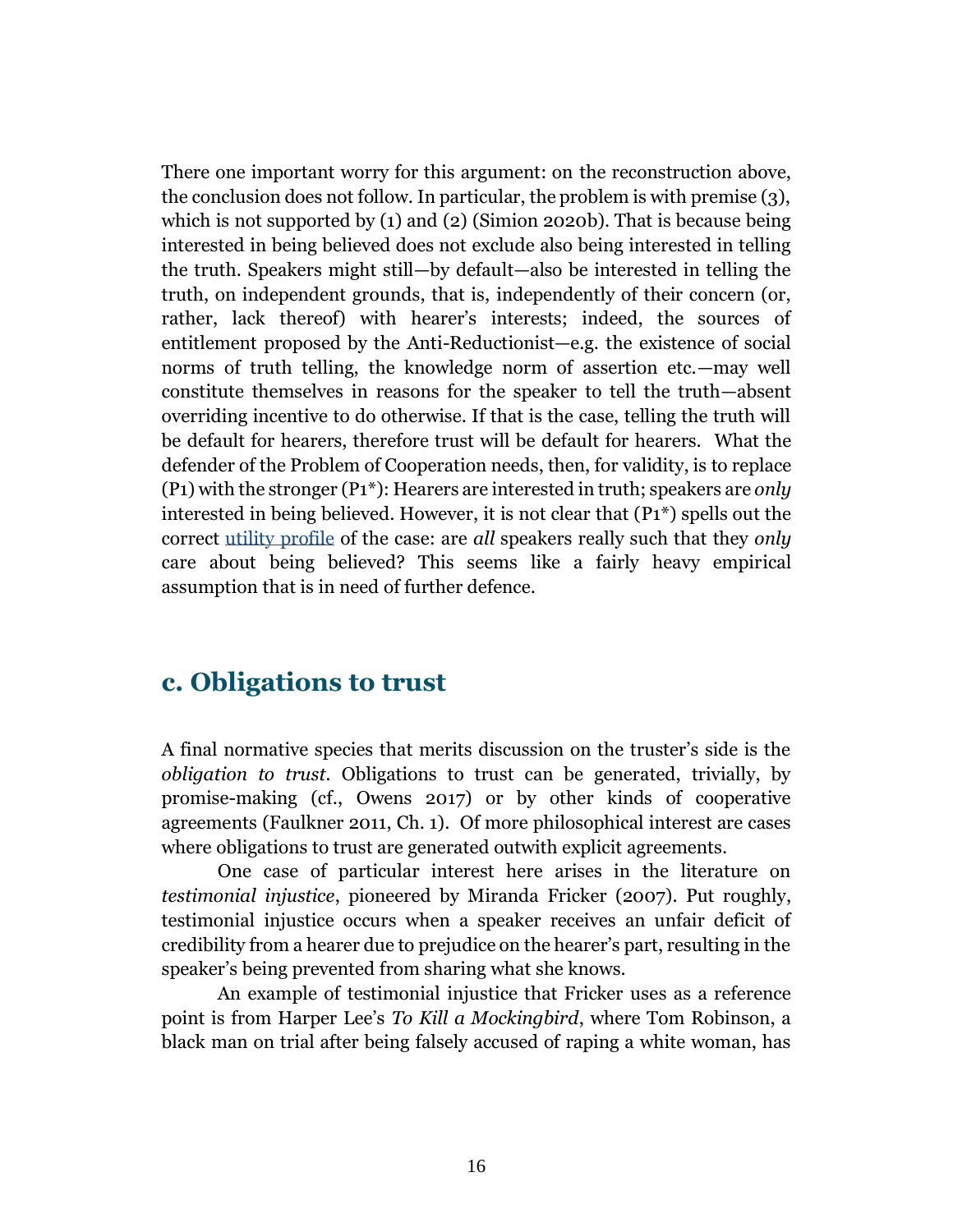his testimony dismissed due to the prejudiced preconceptions on the part of the jury which owes to deeply seated racial stereotypes. In this case, the jury has makes a deflated credibility judgement of Robinson, and as a result, he is unable to convey to them the knowledge that he has of the true events which occurred.

On one way of thinking about norms of trusting on the truster's side, the members of the jury have mere *entitlements* to trust Robinson's testimony though no obligation to do so; thus, their distrust of Robinson is not norm-violating. This gloss of the situation, on Fricker's view, is incomplete; it fails to take into account the sense in which Robinson is *wronged* in his capacity as a knower as a result of this distrust. An appreciation of this wrong, according to Fricker, should lead us to think of the relevant norm on the hearer's side as generating an *obligation* rather than a mere permission to believe; as such, on this view, *distrust* that arises from affording a speaker a prejudiced credibility deficit is not merely an instance of foregoing trusting when one is entitled to trust, but failing to trust when one should. For additional work discussing the relationship between trust and testimonial injustice, see, e.g., Origgi (2012); Medina (2011); Piovarchy (forthcoming); Pohlhaus Jr (2014); Wanderer (2017); Carter and Meehan (2020).

Fricker's ground-breaking proposal concerns cases when one is harmed in their capacity as a knower via distrust sourced in prejudice. That being said, several philosophers believe that the phenomenon generalizes beyond cases of distinctively *prejudicial* distrust; that is, that it lies in the nature and normativity of telling that we have a defeasible obligation to trust testifiers, and that failure to do so is impermissible, whether it is sourced in prejudice or not. Indeed, G. E. M. Anscombe (1979) and J. L. Austin (1946) famously believed that you can insult someone by refusing their testimony (see also Hazlett 2017 for support for this claim).

We can distinguish between three general accounts of what it is that hearers owe to speakers and why: presumption-based accounts, purportbased accounts, and function-based accounts. The key questions for all accounts is whether they successfully deliver an obligation to trust, what rationale they provide and whether their rationale is ultimately satisfactory.

While there are differences in detail, the core idea behind presumption-based views (Gibbard 1990, Hinchman 2005, Moran 2006, Ridge 2014) is that when a speaker, S, tells a hearer, H, that p, say, S incurs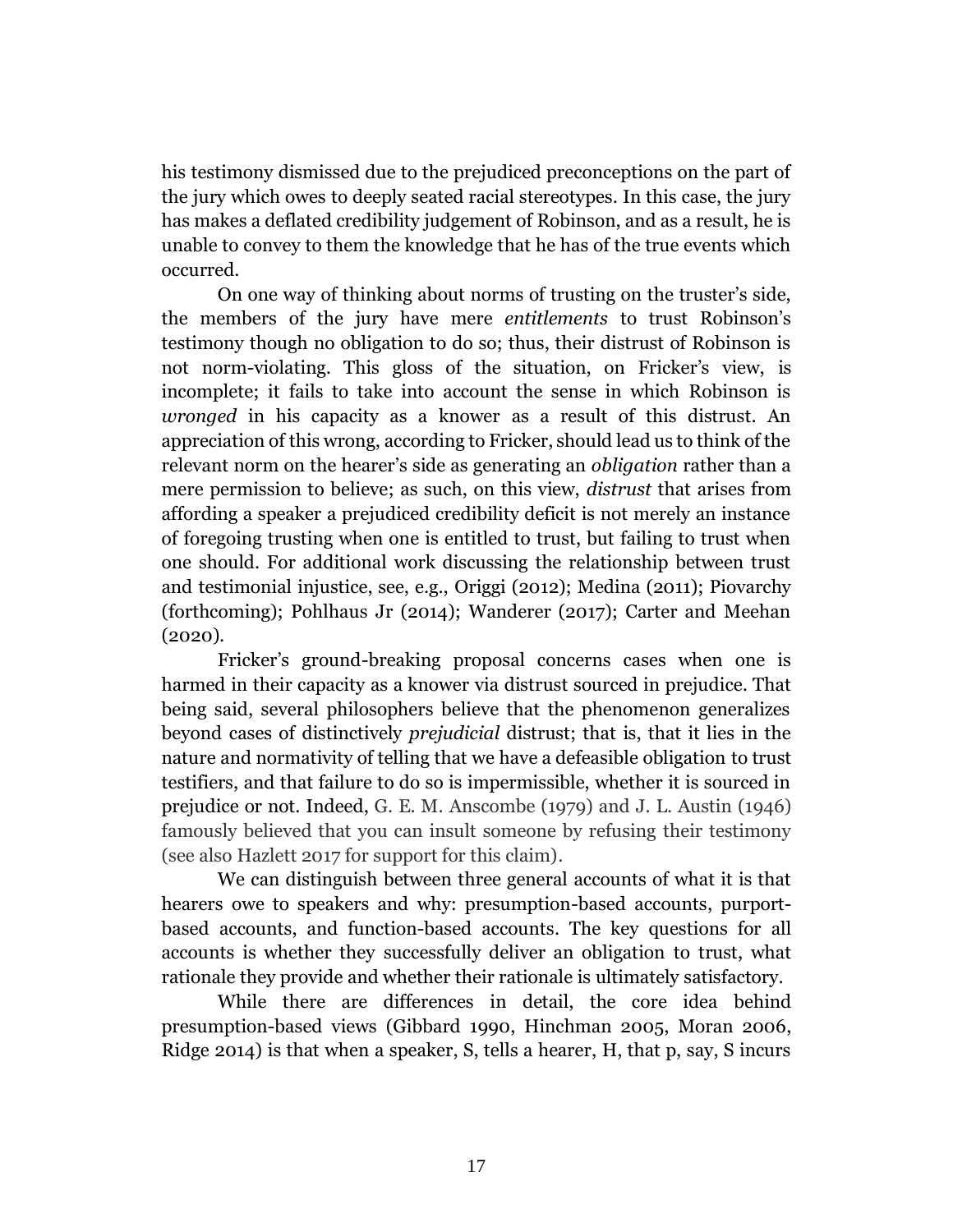certain responsibilities for the truth of p. Crucially, H, in virtue of recognising what S is doing, thereby acquires a reason for presuming S to be trustworthy in their assertion that p. But since anyone who is to be presumed trustworthy in asserting that p ought to be believed, we get exactly what we were looking for: an obligation to trust speakers alongside an answer to the rationale question.

Of course, the question remains whether the rationale provided is ultimately convincing. Sandy Goldberg (2020) argues that the answer is no. To see what he takes to be the most important reason for this, let's first look at a distinction Goldberg introduces between a practical entitlement to *hold* someone responsible and an epistemic entitlement to *believe that they are* responsible. Crucially, one can have the former without the latter. For instance, if your teenager tells you that they will be home by midnight and they are not, you will have a practical entitlement to hold them responsible even if you don't have an epistemic entitlement to believe that they are responsible. Importantly, to establish a presumption of trustworthiness, you need to make a case for an epistemic entitlement to believe. According to Goldberg, however, presumption-based accounts only deliver an entitlement to hold speakers responsible for their assertions, not an entitlement to believe that they are responsible. That is to say, when S tells H that p and thereby incurs certain responsibilities for the truth of p and when H recognises that this is what S is doing, H comes by an entitlement to hold S responsible for the truth of p. Crucially, to get to the presumption of trustworthiness we need more than this, as the case of the teenager clearly indicates. But presumptionbased accounts do not offer more. (Goldberg 2020, ch.4).

Another problem for these views is sourced in the fact that extant presumption-based accounts are distinctively second personal: all accounts share the idea that in telling an addressee that p speakers perform a further operation *on them* and that it is this further operation that generates the obligation on the addressee's side. In virtue of this, presumption-based accounts deliver too limited a presumption of trustworthiness. To see this, let's go back to Fricker's cases of epistemic injustice: it looks as though, not believing what a testifier says in virtue of prejudice is equally bad, whether one is the addressee of the instance of telling in question or merely overhears it (Goldberg 2020).

Goldberg's own alternative proposal is purport-based: according to him, assertion has a job description which is to present a content as true in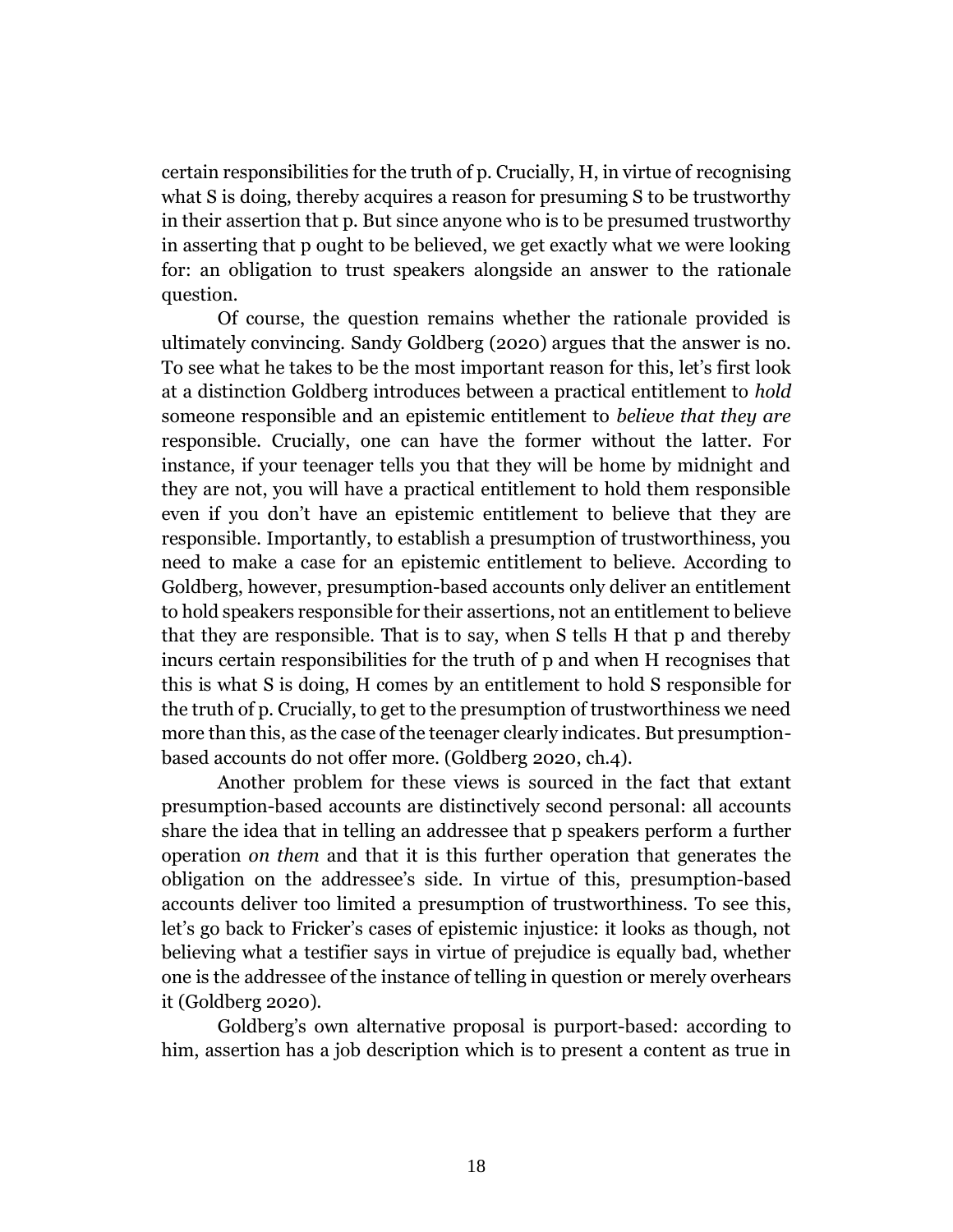such a way that, were the audience to accept it on the basis of accepting the speaker's speech contribution, the resulting belief would be a candidate for knowledge. (Goldberg 2020, ch.5) Since assertion has this job description, when speakers make assertions, they purport to achieve exactly what the job description says. Moreover, it is common knowledge that this is what speakers purport to do. But since assertion will achieve its job description only if the speaker meets certain epistemic standards and since this is also common knowledge, the audience will recognise that the speech act performed achieves its aim only if the relevant epistemic standards are met. Finally, this exerts normative pressure on hearers. To be more precise, hearers owe it to speakers to recognise them as agents who purport to be in compliance with the epistemic standards at work and to treat them accordingly.

According to Goldberg, our obligation towards speakers is weaker than presumption-based accounts would have it: in the typical case of testimony, what we owe to the speakers is not to outright believe them, but rather to properly assess their speech act epistemically. The reason for this, Goldberg argues, is that we don't have access to their evidence, or their deliberations; given that this is so, the best we can do is adjust our doxastic reaction to *"a proper (epistemic) assessment of the speaker's epistemic authority*, since in doing so they are adjusting their doxastic reaction to a proper (epistemic) assessment of the act in which she conveyed having such authority" (Goldberg 2020, ch.5).

As a first observation, note that Goldberg's purport-based account deals better with cases of testimonial injustice than presumption-based accounts. After all, since the normative pressure is generated by the fact that it is common knowledge that in asserting speakers represent themselves as meeting the relevant epistemic standards, the normative pressure is on anyone who happens to listen in on the conversation, not just on the direct addressees of the speech act.

With this point in play, let's return to Goldberg's argument that there is no obligation to believe. According to Goldberg, this is because hearers don't have access to speakers' reasons and their deliberations. One question is why exactly this should matter. After all, one might argue, the fact that the speaker asserted that p provides them with sufficient reason to believe that p (absent defeat, of course). That the assertion doesn't also give hearers access to the speakers' own reasons and their deliberations does nothing to detract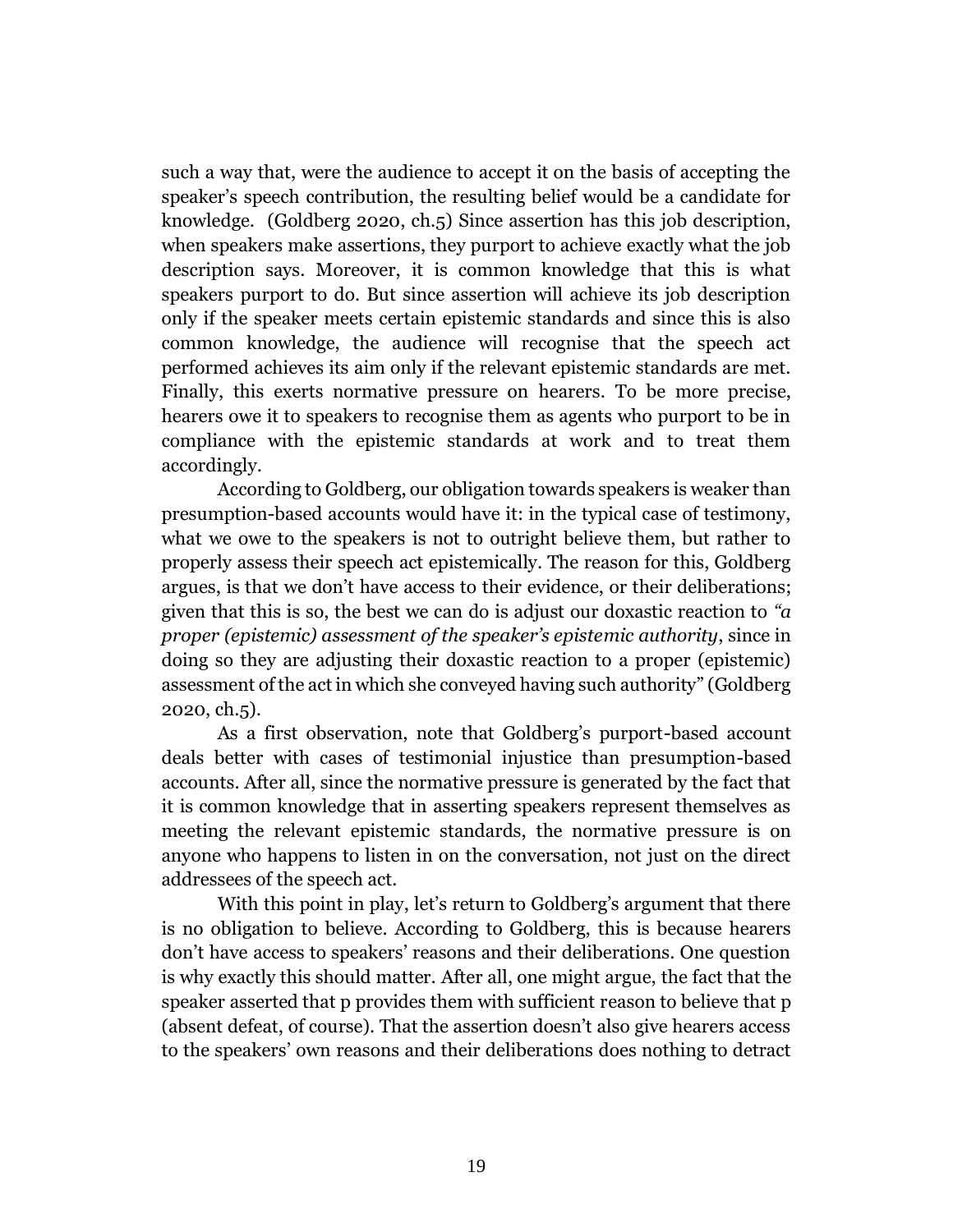from this, unless one endorses dramatically strong versions of reductionism about testimony (which Goldberg himself would not want to endorse). If so, the fact that assertions don't afford hearers access to speakers' reason and their deliberations provides little reason to believe that there is no obligation to believe on the part of the hearer (Kelp & Simion 2020a).

An alternative way to ground an obligation to trust testimony (Kelp & Simion 2020a) relies on the plausible idea that the speech act of assertion has the epistemic function to generate true belief (Graham 2010, Milikan 1984), or knowledge (Kelp 2018, Kelp & Simion 2020a, Simion 2020a). According to this view, belief-responses on behalf of hearers contribute to the explanation of the continuous existence of the practice of asserting: were hearers to stop believing what they are being told, the speakers would lose incentive to assert, and the practice would soon disappear. Since this is so, and since hearers are plausibly criticism-averse, it makes sense to have a norm that imposes an obligation on the hearers to believe what they are being told (absent defeat). Like that, in virtue o their criticism-aversion, hearers will reliably obey the norm  $-$  i.e. will reliably form the corresponding beliefs  $$ which, in turn, will keep the practice of assertion going (Kelp & Simion 2020a, Ch. 6).

One potential worry for this view is that it does not deliver he 'normative oomph' that we want from a satisfactory account of hearer's obligation to trust: think of paradigm cases of epistemic injustice again. The hearers in these cases seem to fail in substantive moral and epistemic ways. However, on the function-based view, their failure is restricted to breaking a norm internal to the practice of assertion. Since norms internal to practices need not deliver substantive oughts outside of the practice itself – think, for instance, of rules of games – the function-based view still owes us an account of the normative strength of the 'ought to believe' that drops out of their picture.

### <span id="page-19-0"></span>**d. Trustworthiness**

We have seen that trust can be a two-place or a three-place relation. In the former case, it is a relation between a trustor and a trustee, as in 'Ann trusts George.' Two-place trust seems to be a fairly demanding affair: when we say that Ann trusts George *simpliciter*, we seem to attribute a fairly robust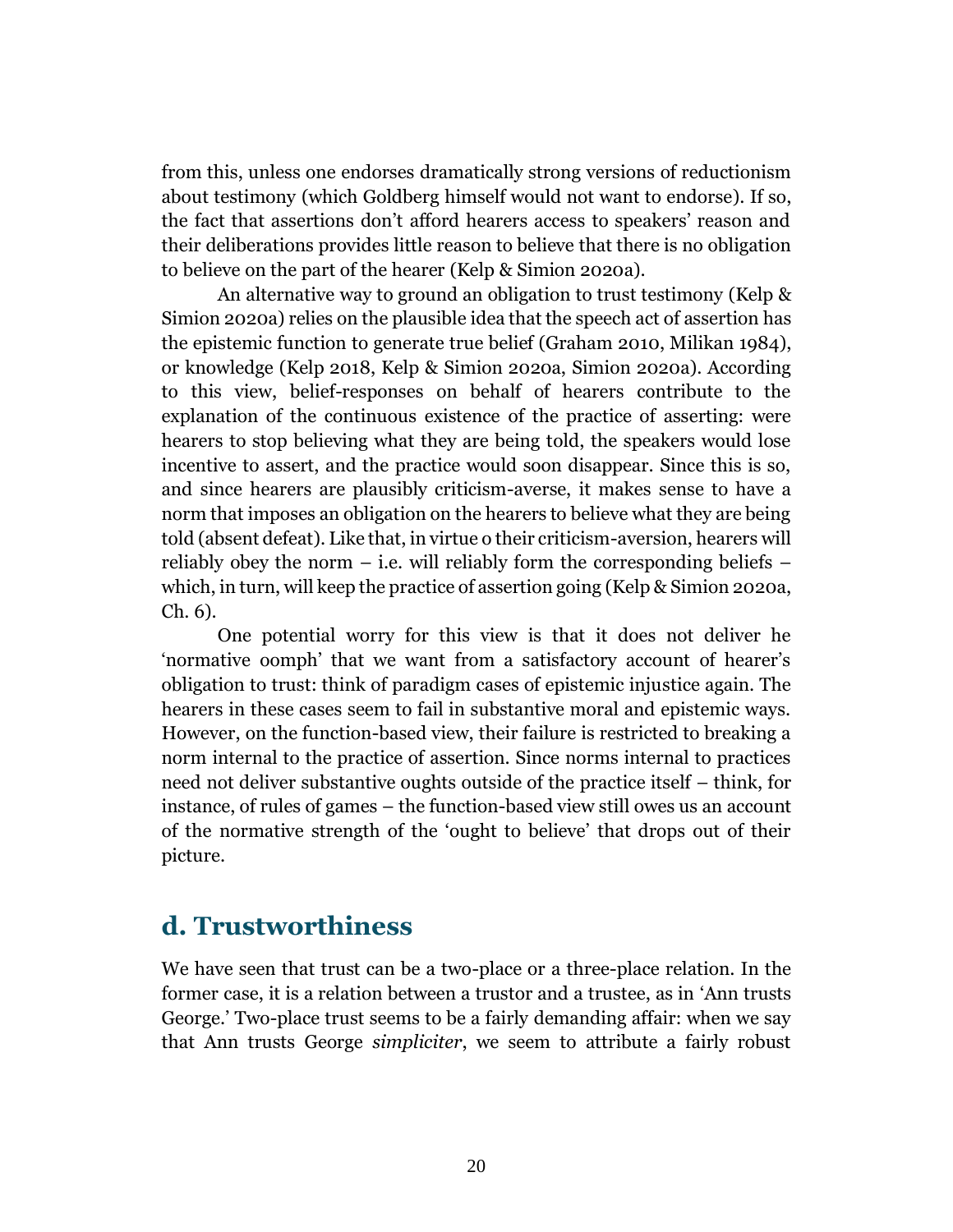attitude to Ann, whereby she trusts him in (at least) several respects. In contrast, three-place trust is a less involved affair: when we say that Ann trusts George to do the dishes, we need not say much about their relationship otherwise.

This contrast is preserved when we switch from focusing on the trustor's trust to the trustee's trustworthiness. That is, one can be trustworthy *simpliciter* (corresponding to a two-place trust relation) but one can also be trustworthy with regard to a particular matter—i.e., two-place trustworthiness (Jones 1996) - corresponding to three-place trust. For instance, a surgeon might well be extremely trustworthy when it comes to performing surgery well, but not in any other respects.

Some people working on trustworthiness focus more on two-place trust. As such, since the two-place trust relation is intuitively a more robust one, they put forward accounts of trustworthiness that are generally quite demanding, in that they require the trustee to be reliably making good on their commitments, but also to do so out of the right motive.

The classic such account is Annette Baier's *goodwill* based account; in a similar vein, others combine reliance on goodwill with certain expectations (Jones 1996) including in one case a normative expectation of goodwill (Cogley 2012). According to this kind of view, the trustworthy person fulfils their commitments *in virtue of* their goodwill towards the trustor. This view, according to Baier, makes sense of the intuition that there is a difference between trustworthiness and mere reliability, that corresponds to the difference between trust and mere reliance.

The most widely spread worry about these accounts of trustworthiness is that they are too strong: we can trust other people without presuming that they have goodwill. Indeed, our everyday trust in strangers falls into this category. If so, the argument goes, this seems to suggest that whether or not people are making good on their commitments out of goodwill or not is largely inconsequential: "[w]e are often content to trust without knowing much about the psychology of the one-trusted, supposing merely that they have psychological traits sufficient to get the job done" (Blackburn 1998).

Another worry for these accounts is that, while plausible as accounts of trustworthiness *simpliciter*, they give counterintuitive results in the case of two-place trustworthiness: indeed, whether George is trustworthy when it comes to washing the dishes or not seems to not depend on his goodwill, nor on other such noble motives. The goodwill view is too strong.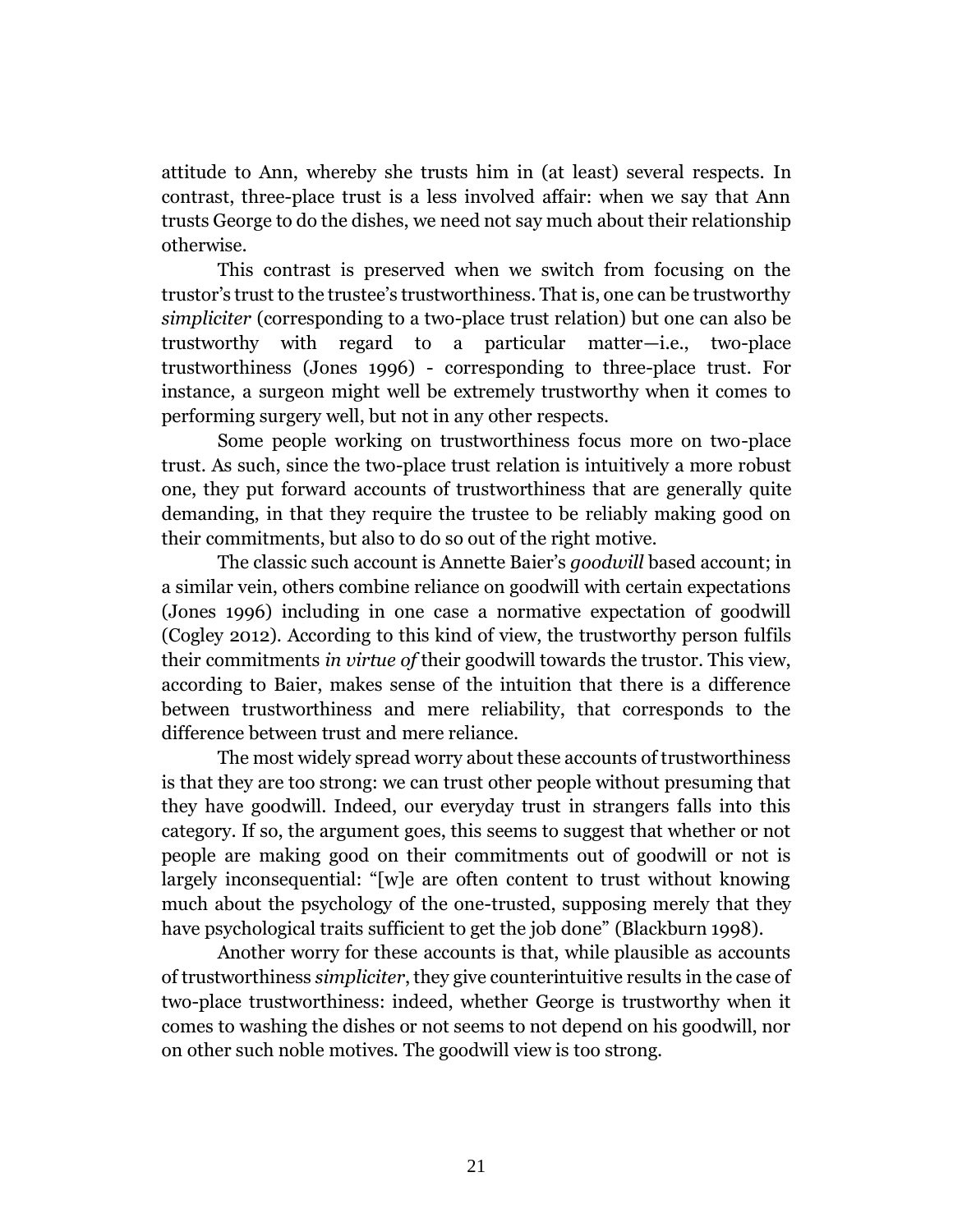Furthermore, it looks as though there is reason to believe the goodwill view is, at the same time, too weak. To see this, consider the case of a convicted felon and his mother: it looks as though they can have a goodwillbased relationship, and thus be trustworthy within the scope thereof, while, at the same time, not being someone whom we would describe as trustworthy (Potter 2002: 8).

If all of this is the case, it begins to look as though the presence of goodwill is independent of the presence of trustworthiness. This observation motivates accounts of trustworthiness that rely on less highbrow motives underlying the trustee's reliability. One such account is the social contract view of trustworthiness. According to this view, the motives underlying people's making good on their commitments are sourced in social norms and the unfortunate consequences to one's reputation and general wellbeing of breaking them (Hardin 2002: 53; see also O'Neill 2002; Dasgupta 2000). Self-interest determines trustworthiness on these accounts.

It is easy to see that social contract views do well in accounting for trustworthiness in three-place-trust relations: George is trustworthy when it comes to washing the dishes, on this view: he makes good on his commitments in virtue of social norms making it such that it's in his best interest to do so. The main worry for these views, however, is that they will be too permissive, and thus have difficulties in distinguishing between trustworthiness proper and mere reliability. Relatedly, the worry goes, these views seem less well equipped to deal with trustworthiness *simplicter*, i.e. corresponding to a two-place trust relation. For instance, on a social contract view, it would seem that a sexist employer who treats female employees well only because he believes that he would face legal sanctions if he did not, will come out as trustworthy (Potter 2002, 5). This is intuitively an unfortunate result.

One thought that gets prompted by the case of the sexist employer is that trustworthiness is a character trait that virtuous people possess; after all, this seems to be something that the sexist employer is missing. On Nancy Potter's view, trustworthiness is a disposition to respond to trust in appropriate ways, given "who one is in relation" to and given other virtues that one possesses or ought to possess (e.g., justice, compassion) (2002: 25). According to Potter, a trustworthy person is "*one who can be counted on, as a matter of the sort of person he or she is, to take care of those things that others entrust to one."*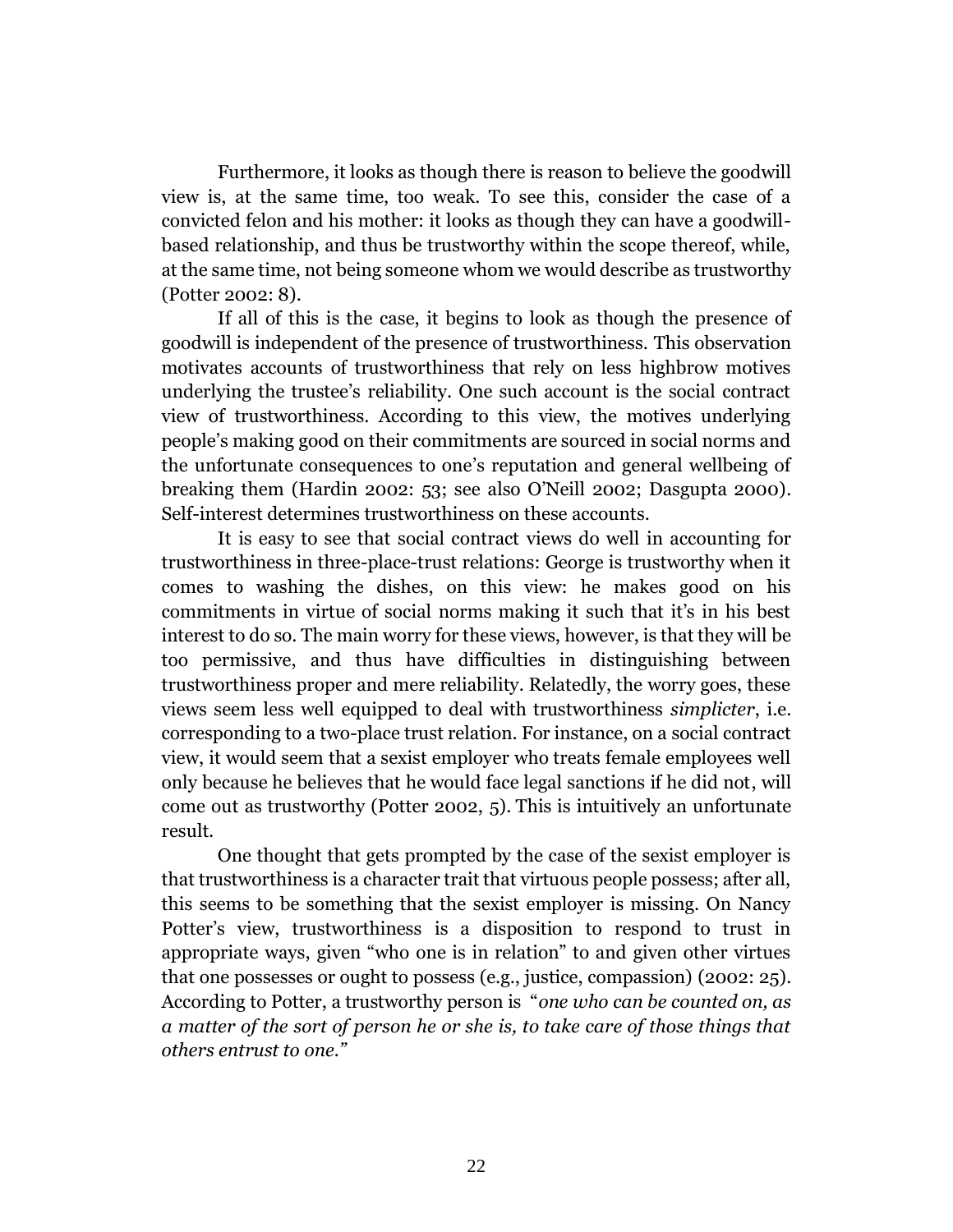When it comes demandingness, the [virtue-based](https://www.iep.utm.edu/virtue/) view seems to lie somewhere in-between the goodwill view, on one hand, and the social contract view, on the other. It seems more permissive than the former in that it can account for the trustworthiness of strangers insofar as they display the virtue at stake. It seems more demanding than the latter in that it purports to account for the intuition that mere reliability is not enough for trustworthiness: rather, what is required is reliability sourced in good character.

Recent criticism of virtue-based views comes from Jones (2012). According to her, trustworthiness does not fit the normative profile of virtue, in the following way: if trustworthiness were a virtue, then being untrustworthy would be a vice. However, according to Jones, that cannot be right: after all, we are often required to be untrustworthy in one respect or another – for instance, because of conflicting normative constraints – but it cannot be that being *vicious* is ever required.

Another problem for Potter's specific view are its apparent uninformativeness; first, defining the trustworthy person as 'a person who can be counted on as a matter of the sort of person he or she is' threatens vicious circularity: after all, it defines the trustworthy as those that can be trusted. Relatedly, the account turns out to too vague to give definite predictions in a series of cases. Take again the case of the sexist employer: why is it that he cannot be 'counted on, as a matter of the sort of person he is, to take care of those things that others entrust to one' in his relationship with his female employees? After all, in virtue of the sort of person he is  $-$  i.e., the sort of person who cares about not suffering the social consequences of mistreating them – he can be counted on to treat his employees well. If that is so, Potter's view will not do much better than social contract views when it comes to distinguishing trustworthiness from mere reliability.

More recently, several philosophers propose less demanding accounts of trustworthiness. Katherine Hawley's (2019) view falls squarely within this camp. According to her, trustworthiness is a matter of avoiding unfulfilled commitments, which requires both caution in incurring new commitments and diligence in fulfilling existing commitments. Crucially, on this view, one can be trustworthy regardless of one's motives for fulfilling one's commitments. Hawley's is a negative account of trustworthiness, which means that one can be trustworthy whilst avoiding commitments as far as possible. Untrustworthiness can arise from insincerity or bad intentions, but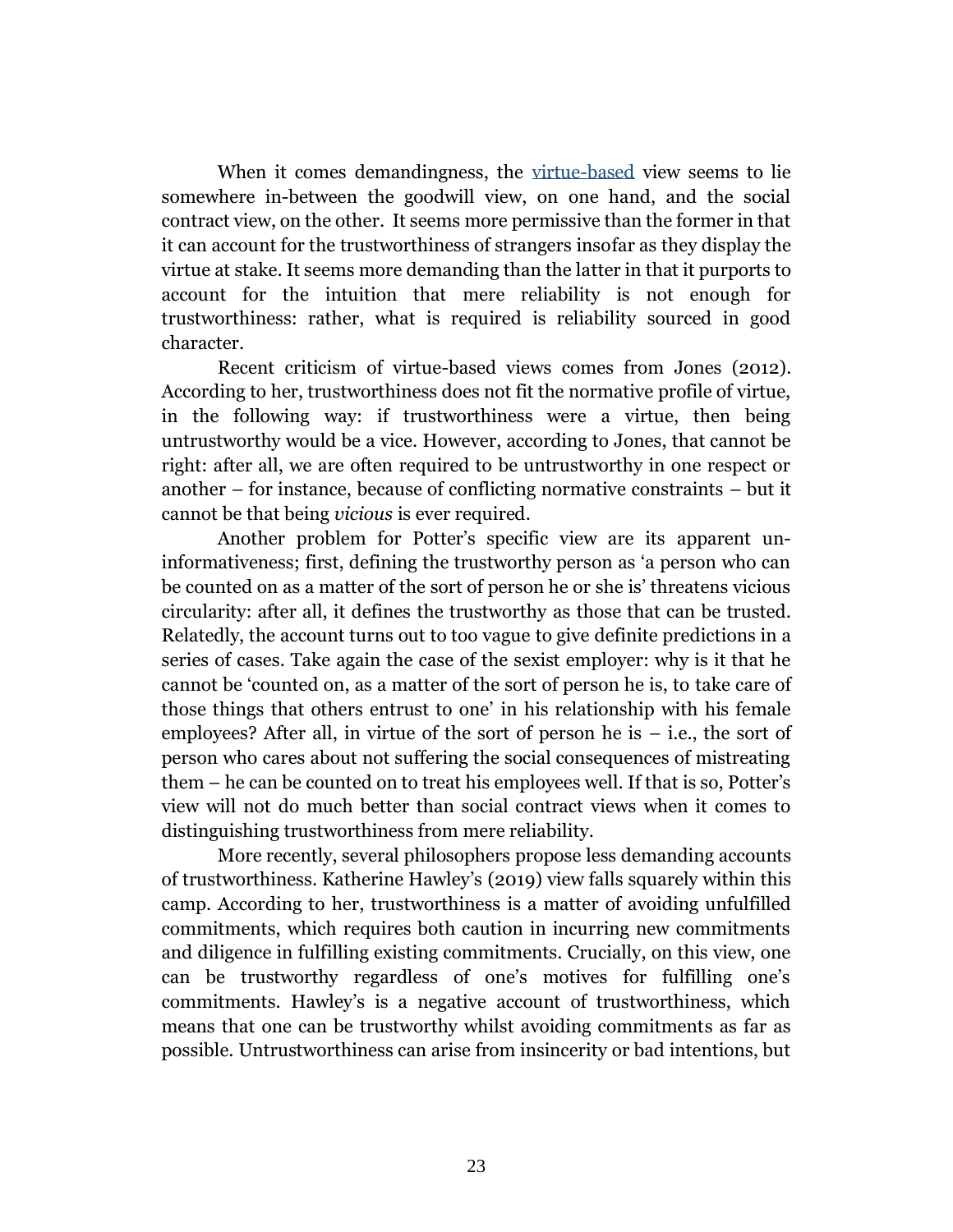it can also arise from enthusiasm and becoming over-committed. A trustworthy person must not allow her commitments to outstrip her competence.

One natural question that arises for this view is: how about commitments that we do not, but we *should* take on board? Am I a trustworthy friend if I never take on any commitments towards my friends? According to Hawley, in practice, through friendship, work and other social engagements we take on meta-commitments—commitments to incur future commitments. These can make it a matter of trustworthiness to take on certain new commitments.

Another view in a similar, externalist vein is developed by Kelp and Simion (2020b). According to them, trustworthiness is a disposition to fulfil one's obligations. What drives the view is the thought that one can fail to fulfil one's commitments in virtue of being in a bad environment – an environment that 'masks' the normative disposition in question — while, at the same time, remaining a trustworthy person. Again, on this view as well, whether the disposition in question is there in virtue of good will or not is inconsequential. That being said, their view can accommodate the thought that people who comply with a particular norm for the wrong reason are less trustworthy than their goodwilling counterparts. To see how, take the sexist employer again: insofar as it is plausible that there are norms against sexism, as well as norms against mistreating one's female employees, the sexist employer fulfils the obligations generated by the latter but not by the former. In this, he is trustworthy when it comes to treating his employees well, but not trustworthy when it comes to treating them well for the right reason.

Another advantage for the view is that it explains the intuitive difference in robustness between two-place trustworthiness and trustworthiness simpliciter. According to this view, one is trustworthy *simpliciter* when one meets a contextually-variant threshold of two-placetrustworthiness for contextually salient-obligations. For instance, a philosophy professor is trustworthy *simpliciter* in the philosophy department just in case she has a disposition to meet enough of her contextually salient obligations: do her research and teaching, not be late for meetings, answer emails promptly, help students with their essays etc. Plausibly, some of these contextually salient obligations will include doing these things for the right reasons. If so, the view is able to account for the fact that trustworthiness *simpliciter* is more demanding than two-place trustworthiness.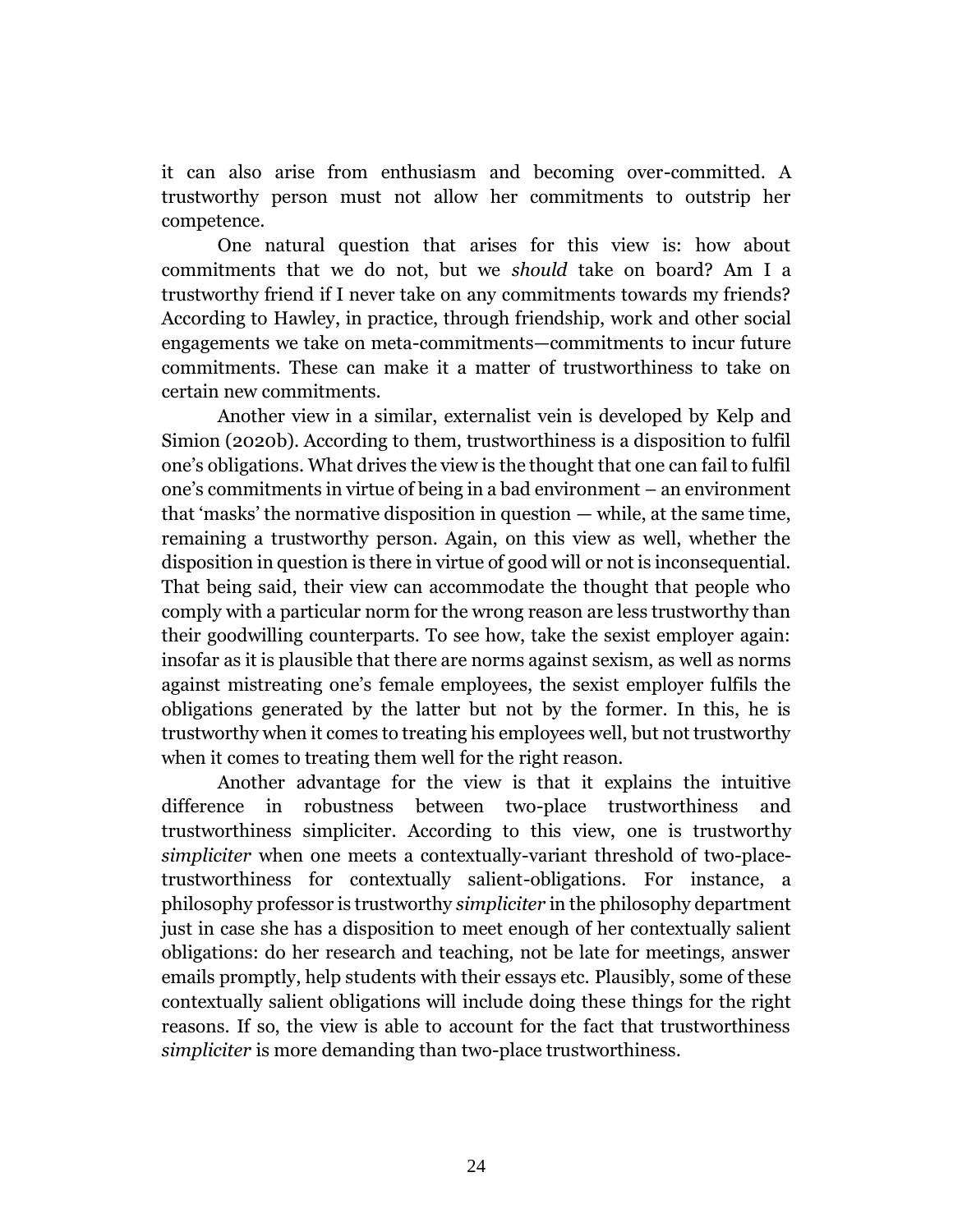#### <span id="page-24-0"></span>**3. The Value of Trust**

Trust is *valuable.* Without it, we face not only cooperation problems, but we also incur substantial risks to our well-being—viz., those ubiquitous risks to life that characterise—at the limit case—the Hobbesian (1651/1970) 'state of nature'. Accordingly, one very general argument for the value of trust appeals to the disutility of its absence (see also Alfano 2020).

Moreover, apart from merely serving as an enabling condition for other valuable things (e.g., the possibility of large-scale collective projects for societal benefit), trust is also instrumentally valuable for both the truster and the trustee as a way of resolving particular (including one-off) cooperation problems in such a way as to facilitate mutual profit (see §2). Furthermore, trust is instrumentally valuable as a way of *building* trusting relationships (e.g., Solomon and Flores 2003). For example, trust can effectively be *used* as when one trusts a teenager with a car to help cultivate a trust relationship in order to make more likely the attainments of the benefits of trust (for both truster and trustee) further down the road (e.g., Horsburgh 1960; Jones 2004; Frost-Arnold 2014; see also discussion of therapeutic trust above).

Apart from trust's uncontroversial *instrumental* value (for helpful discussion, see O'Neill 2002), some philosophers believe that trust has *final* value. Something X is instrumentally valuable, with respect to an end, Y in so far as it is valuable *a means to* Y; instrumental value can be contrasted with final value. Something is finally valuable iff it is valuable *for its own sake*. A paradigmatic example of something instrumentally valuable is money, which we value because of its usefulness in getting other things; an example of something (arguably) finally valuable is happiness.

One way to defend the view that trust can be finally valuable, and not merely instrumentally valuable, is to supplement the performance-theoretic view of trust (see §1.c and §2.a) with some additional (albeit somewhat contentious) axiological premises as follows:

(P1) Apt trust is successful trust that is because of trust-relevant competence (From the performance-theoretic view of trust) (P2) Achievements are successes that are because of competence (Premise)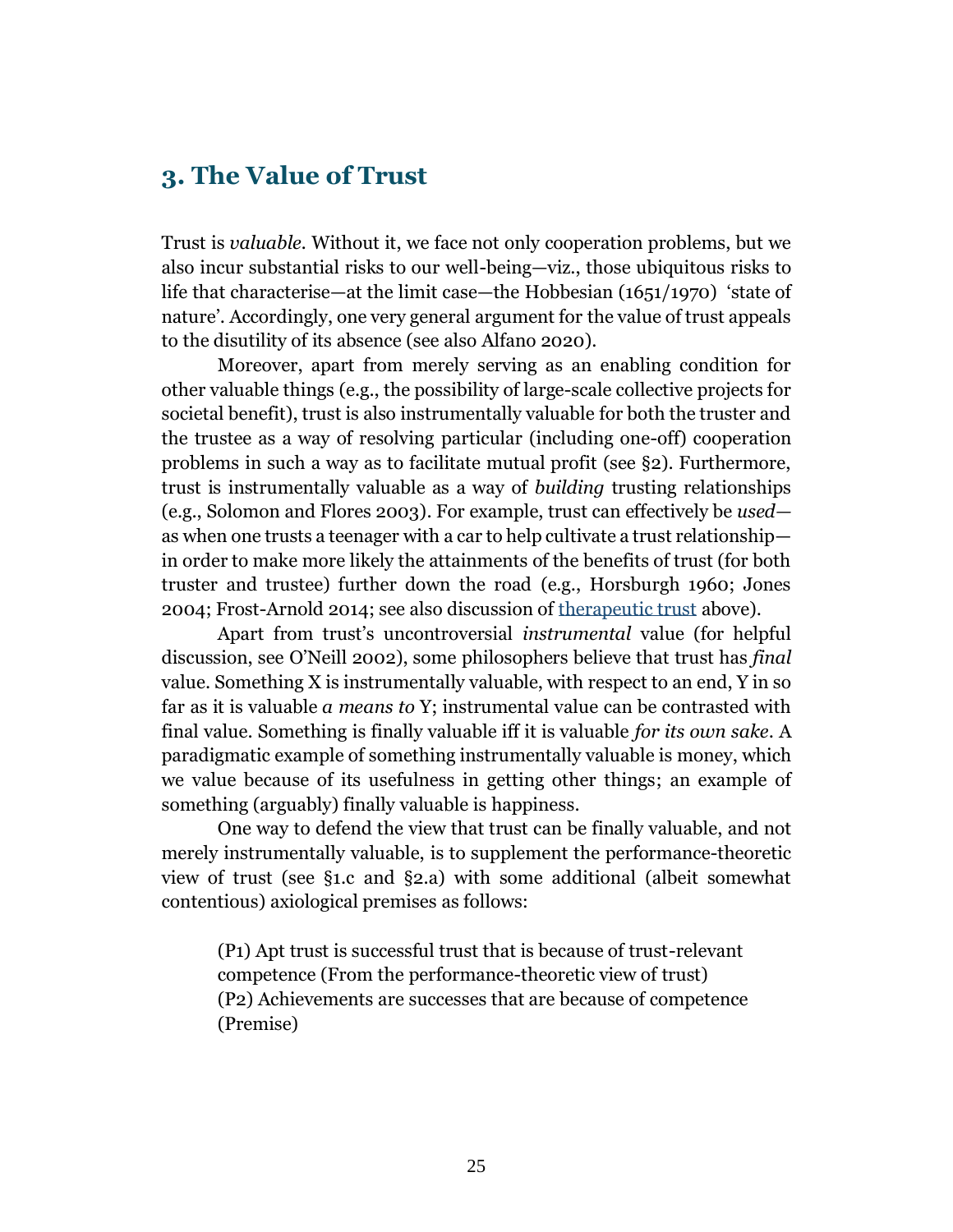(C1) So, apt trust is an achievement (from P1 and P2)

(P3) Achievements are finally valuable (Premise)

(C2) So, apt trust has final value (from C1 and P3)

Premise (2) of the argument—which defines achievement as 'success because of ability' is mostly uncontentious; at least, the identification of achievement as a normative kind with the 'success from ability' schema is taken for granted widely in contemporary [virtue epistemology](https://www.iep.utm.edu/virtueep/) (e.g., Greco 2010; 2009; Haddock, Millar, and Pritchard 2009; Sosa 2010b) and elsewhere (e.g., Feinberg 1970; Bradford 2013; 2015).

Premise (3) however is where the action lies. Even if apt trust is an achievement given that it involves a kind of success because of ability (i.e., trust-relevant competences), we'd need some positive reason to connect the 'success because of ability' structure with final value if we are to accept (P3).

A strong line here defends (3) by maintaining that *all* achievements (including evil achievements and 'trivial' achievements) are finally valuable, because successes because of ability (no matter what the success, no matter what the ability used) have a value that is not reducible to just the value of the success.

This kind of argument faces some well-worn objections (for some recent helpful discussions, see, Kelp and Simion 2016; Dutant 2013; Goldman and Olsson 2009; Sylvan 2017). A more nuanced line of argument for C2 will weaken (3) so that it says, instead, that (3\*) *some* achievements are finally valuable. But with this weaker premise in play,  $(3^*)$  and  $(C_1)$  no longer entail C2; what would be needed—and this remains an open problem for work on the axiology of trust—is a further premise to the effect that the kind of achievement that features in *apt trust,* specifically, is among the finally valuable rather than non-finally valuable achievements. And a defence of such a further premise, of course, will turn on further considerations about (among other things) the value of successful and competent trust, perhaps also in the context of wider communities of trust.

### <span id="page-25-0"></span>**References**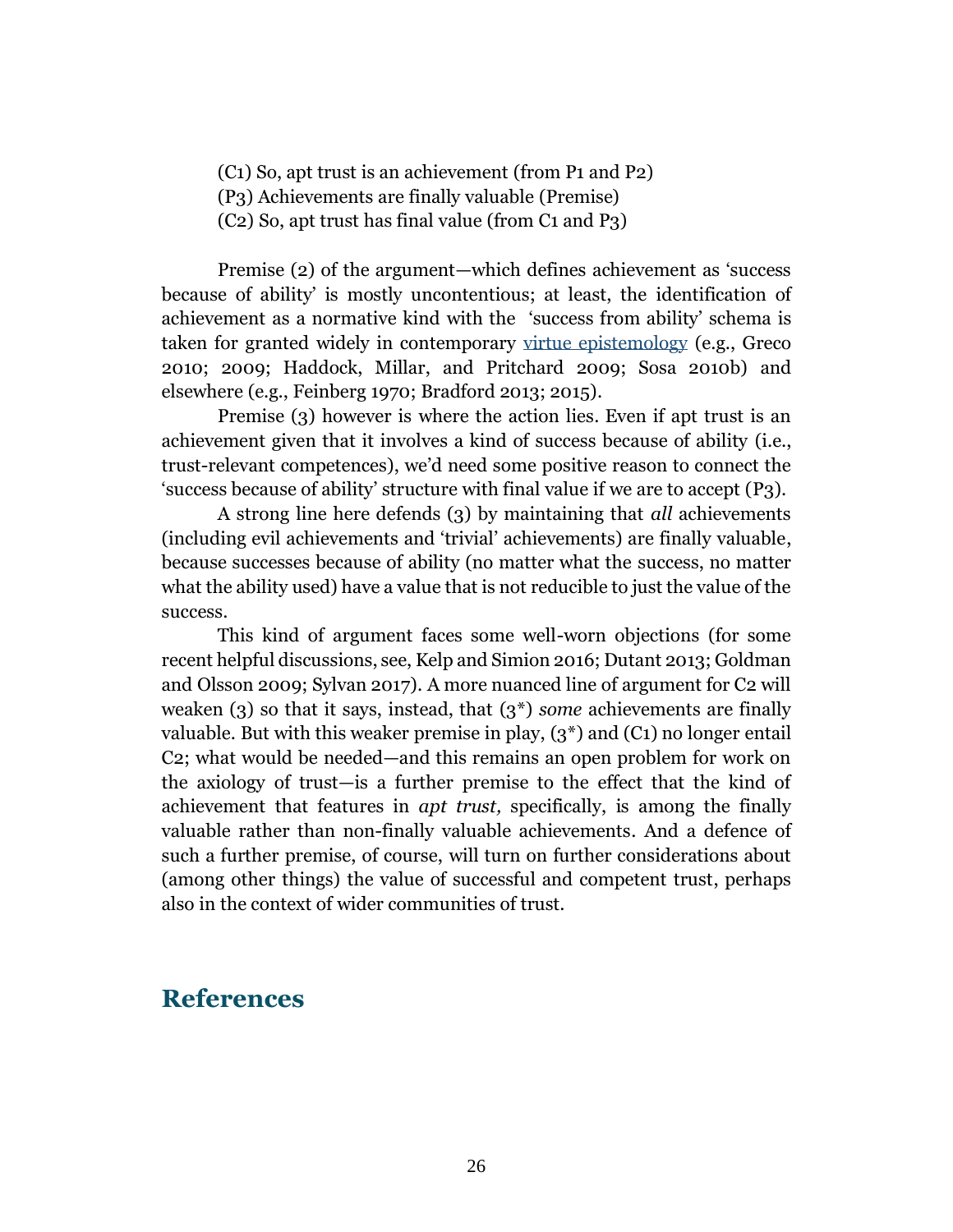Adler, Jonathan E. 1994. 'Testimony, Trust, Knowing'. *The Journal of Philosophy* 91 (5): 264–275.

Alfano, Mark. (2020). ['The Topology of Communities of Trust'](https://www.researchgate.net/publication/312409130_The_Topology_of_Communities_of_Trust). *Russian Sociological Review*.

- Anscombe, G. E. M. 1979. 'What Is It to Believe Someone?' In *Rationality and Religious Belief*, edited by C. F. Delaney, 141–151. South Bend: University of Notre Dame Press.
- Audi, Robert. 1997. 'The Place of Testimony in the Fabric of Knowledge and Justification'. *American Philosophical Quarterly* 34 (4): 405–422.
- ———. 2004. 'The a Priori Authority of Testimony'. *Philosophical Issues* 14: 18–34.
- ———. 2006. 'Testimony, Credulity, and Veracity'. In *The Epistemology of Testimony*, edited by Jennifer Lackey and Ernest Sosa, 25–49. Oxford University Press.
- Austin, J. L. 1946. 'Other Minds.' *Proceedings of the Aristotelian Society Supplement* 20: 148–187.
- Baier, Annette. 1986. 'Trust and Antitrust'. *Ethics* 96 (2): 231–260. https://doi.org/10.1086/292745.
- Baker, Judith. 1987. 'Trust and Rationality'. *Pacific Philosophical Quarterly* 68 (1): 1–13. https://doi.org/10.1111/j.1468-0114.1987.tb00280.x.
- Blackburn, Simon. 1998. *Ruling Passions: A Theory of Practical Reasoning*. Oxford University Press UK.
- Bond Jr, Charles F., and Bella M. DePaulo. 2006. 'Accuracy of Deception Judgments'. *Personality and Social Psychology Review* 10 (3): 214– 234.
- Bradford, Gwen. 2013. 'The Value of Achievements'. *Pacific Philosophical Quarterly* 94 (2): 204–224.
- ———. 2015. *Achievement*. Oxford University Press.
- Bratman, M. 1992. 'Practical Reasoning and Acceptance in a Context'. *Mind* 101 (401): 1–16.
- Burge, Tyler. 1993. 'Content Preservation'. *Philosophical Review* 102 (4): 457–488.
- ———. 1997. 'Interlocution, Perception, and Memory'. *Philosophical Studies: An International Journal for Philosophy in the Analytic Tradition* 86  $(1): 21-47.$
- Carter, J. Adam. 2020a. 'On Behalf of a Bi-Level Account of Trust'. *Philosophical Studies*, 2020, issue 177, pages 2299–2322.
- ———. 2020b. ['De Minimis Normativism: A New Theory of Full Aptness'](https://www.dropbox.com/s/pxwwnkydhlsolyw/pqaa017-2.pdf?dl=0). *Philosophical Quarterly*.

———. 2020c. 'The[rapeutic Trust'](https://www.dropbox.com/s/te20754n29bpifb/therapeutictrust.pdf?dl=0). *Manuscript*.

Carter, J. Adam, and Daniella Meehan. 2020. '[Trust, Distrust, and Epistemic](https://www.dropbox.com/s/w563dviyljzkbus/ejtrust.pdf?dl=0)  [Injustice'](https://www.dropbox.com/s/w563dviyljzkbus/ejtrust.pdf?dl=0). *Educational Philosophy and Theory*.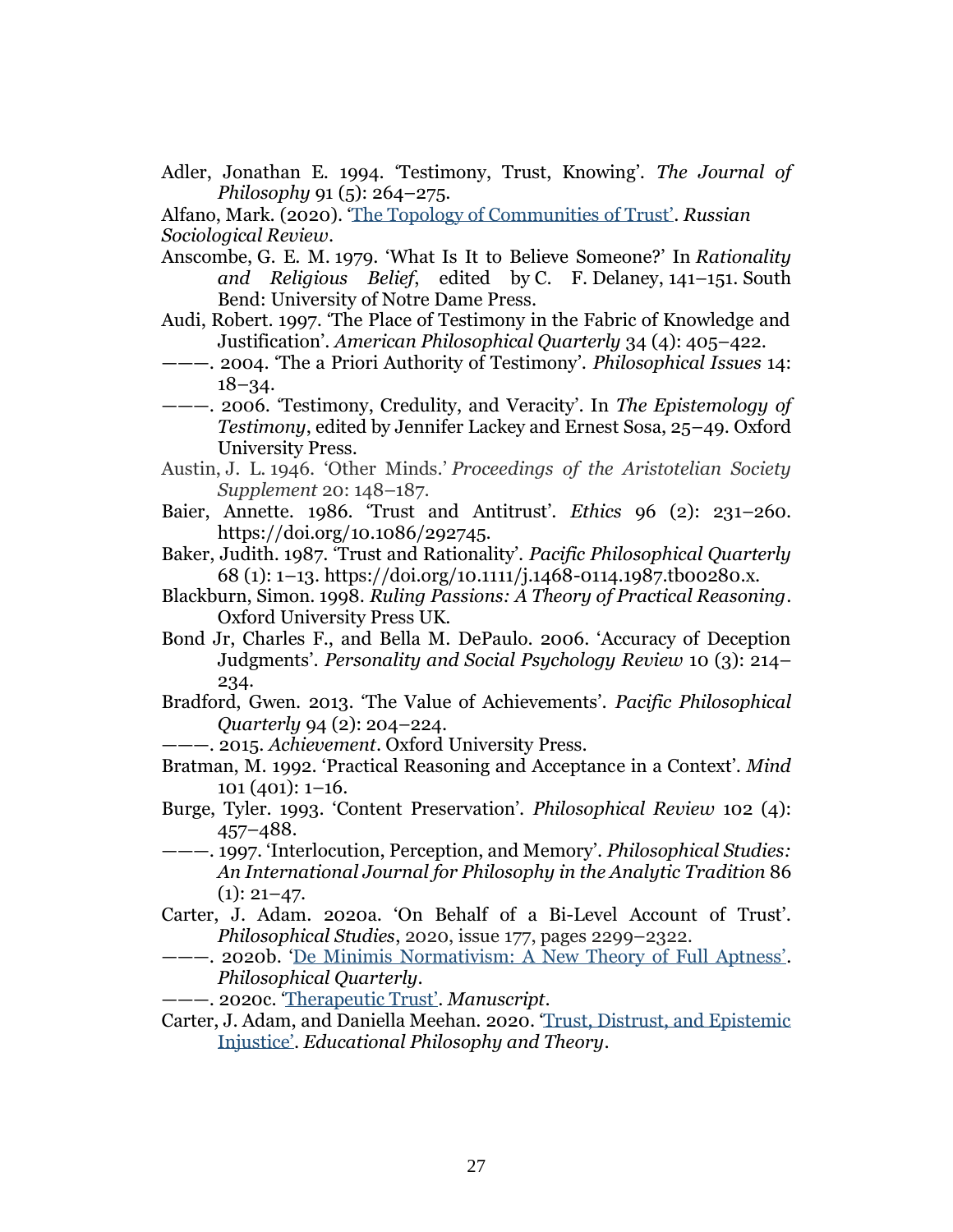Coady, C. A. J. 1973. 'Testimony and Observation'. *American Philosophical Quarterly* 108 (2): 149–55.

———. 1992. *Testimony: A Philosophical Study*. Oxford University Press.

- Cogley, Zac. 2012. 'Trust and the Trickster Problem'. *Analytic Philosophy* 53  $(1): 30-47.$  https://doi.org/10.1111/j.2153-960X.2012.00546.x.
- Cohen, L. Jonathan. 1989. 'Belief and Acceptance'. *Mind* 98 (391): 367–389.
- Dasgupta, Partha. 2000. 'Trust as a Commodity'. *Trust: Making and Breaking Cooperative Relations* 4: 49–72.
- deTurck, Mark A, Janet J Harszlak, Darlene J Bodhorn, and Lynne A Texter. 1990. 'The Effects of Training Social Perceivers to Detect Deception from Behavioral Cues'. *Communication Quarterly* 38 (2): 189–199.
- Domenicucci, Jacopo, and Richard Holton. 2017. 'Trust as a Two-Place Relation'. *The Philosophy of Trust*, 149–160.
- Dutant, Julien. 2013. 'In Defence of Swamping'. *Thought: A Journal of Philosophy* 2 (4): 357–366.
- Faulkner, Paul. 2007. 'A Genealogy of Trust'. *Episteme* 4 (3): 305–321. https://doi.org/10.3366/E174236000700010X.
- ———. 2011. *Knowledge on Trust*. Oxford: Oxford University Press.
- ———. 2015. 'The Attitude of Trust Is Basic'. *Analysis* 75 (3): 424–429.
- ———. 2017. 'The Problem of Trust'. *The Philosophy of Trust*, 109–28.
- Feinberg, Joel. 1970. *Doing and Deserving; Essays in the Theory of Responsibility*. Princeton: Princeton University Press.
- Fricker, Elizabeth. 1994. 'Against Gullibility'. In *Knowing from Words*, 125– 161. Springer.
- ———. 1995. 'Critical Notice'. *Mind* 104 (414): 393–411.
- ———. 2017. 'Inference to the Best Explanation and the Receipt of Testimony: Testimonial Reductionism Vindicated'. *Best Explanations: New Essays on Inference to the Best Explanation*, 262–94.
- ———. 2018. *Trust and Testimonial Justification*.
- Fricker, Miranda. 2007. *Epistemic Injustice: Power and the Ethics of Knowing*. Oxford University Press Oxford.
- Frost-Arnold, Karen. 2014. 'The Cognitive Attitude of Rational Trust'. *Synthese* 191 (9): 1957–1974.
- Gibbard, Allan. 1990. *Wise Choices, Apt Feelings: A Theory of Normative Judgment*. Cambridge/MA: Harvard University Press.
- Goldberg, Sanford C. 2006. 'Reductionism and the Distinctiveness of Testimonial Knowledge'. *The Epistemology of Testimony*, 127–44.
- ———. 2010. *Relying on Others: An Essay in Epistemology*. Oxford University Press.
- ———. 2020. *Conversational Pressure*. Oxford University Press.

Goldman, Alvin I. 1999. 'Knowledge in a Social World'.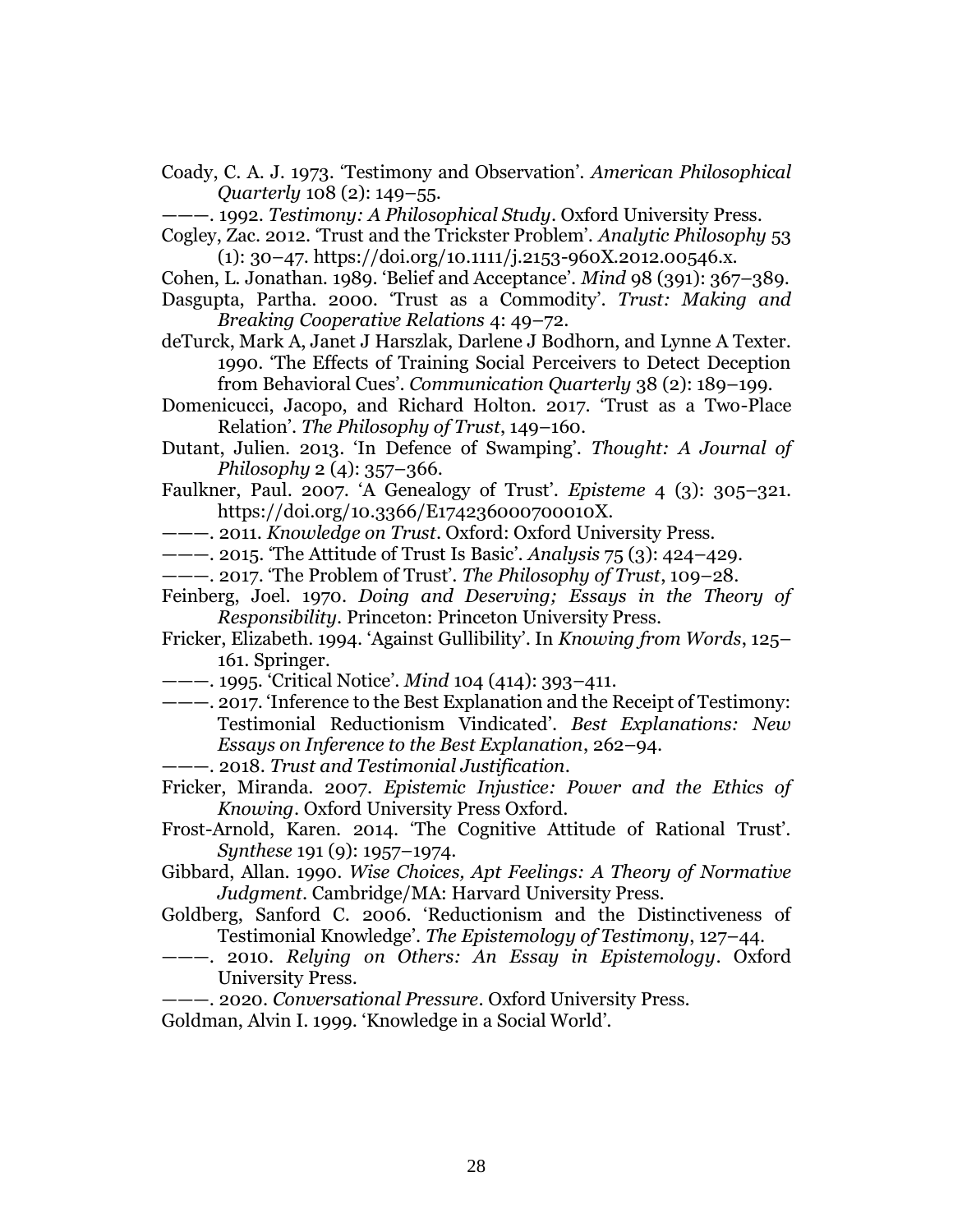- Goldman, Alvin, and Erik J. Olsson. 2009. 'Reliabilism and the Value of Knowledge'. In *Epistemic Value*, edited by Adrian Haddock, Alan Millar, and Duncan Pritchard, 19–41. Oxford University Press.
- Graham, Peter J. 2010. 'Testimonial Entitlement and the Function of Comprehension'. In *Social Epistemology*, edited by Duncan Pritchard, Alan Millar, and Adrian Haddock, 148–74. Oxford University Press.
- ———. 2012a. 'Testimony, Trust, and Social Norms'. *Abstracta* 6 (3): 92–116.
- ———. 2012b. 'Epistemic Entitlement'. *Noûs* 46 (3): 449–82. https://doi.org/10.1111/j.1468-0068.2010.00815.x.
- ———. 2015. 'Epistemic Normativity and Social Norms'.
- Greco, John. 2009. 'The Value Problem'. In *Epistemic Value*, edited by Adrian Haddock, Alan Millar, and Duncan Pritchard, 313–22. Oxford: Oxford University Press.
- ———. 2010. *Achieving Knowledge: A Virtue-Theoretic Account of Epistemic Normativity*. Cambridge University Press.
- ———. 2015. 'Testimonial Knowledge'. *Epistemic Evaluation: Purposeful Epistemology*, 274.
- ———. 2019. 'The Transmission of Knowledge and Garbage'. *Synthese*, 1–12.
- Green, Christopher R. 2008. 'Epistemology of Testimony'. *Internet Encyclopedia of Philosophy*, 1–42.
- Haddock, Adrian, Alan Millar, and Duncan Pritchard, eds. 2009. *Epistemic Value*. Oxford: Oxford University Press.
- Hardin, Russell. 1992. 'The Street-Level Epistemology of Trust'. *Analyse & Kritik* 14 (2): 152–176.
- ———. 2002. *Trust and Trustworthiness*. Russell Sage Foundation.
- Hawley, Katherine. 2014. 'Trust, Distrust and Commitment'. *Noûs* 48 (1): 1– 20.
- ———. 2019. *How to Be Trustworthy*. Oxford University Press, USA.
- Hieronymi, Pamela. 2008. 'The Reasons of Trust'. *Australasian Journal of Philosophy* 86 (2): 213–36. [https://doi.org/10.1080/00048400801886496.](https://doi.org/10.1080/00048400801886496)
- Hinchman, Edward, 2005. 'Telling as Inviting to Trust'. *Philosophy and Phenomenological Research* 70:562-87.
- Hobbes, Thomas. 1970. 'Leviathan (1651)'. *Glasgow 1974*.
- Holton, Richard. 1994. 'Deciding to Trust, Coming to Believe'. *Australasian Journal of Philosophy* 72 (1): 63–76. https://doi.org/10.1080/00048409412345881.
- Horsburgh, H. J. N. 1960. 'The Ethics of Trust'. *The Philosophical Quarterly (1950-)* 10 (41): 343–54. https://doi.org/10.2307/2216409.

Hume, David. 1739. *Treatise on Human Nature*. Oxford University Press.

Jones, Karen. 1996. 'Trust as an Affective Attitude'. *Ethics* 107 (1): 4–25.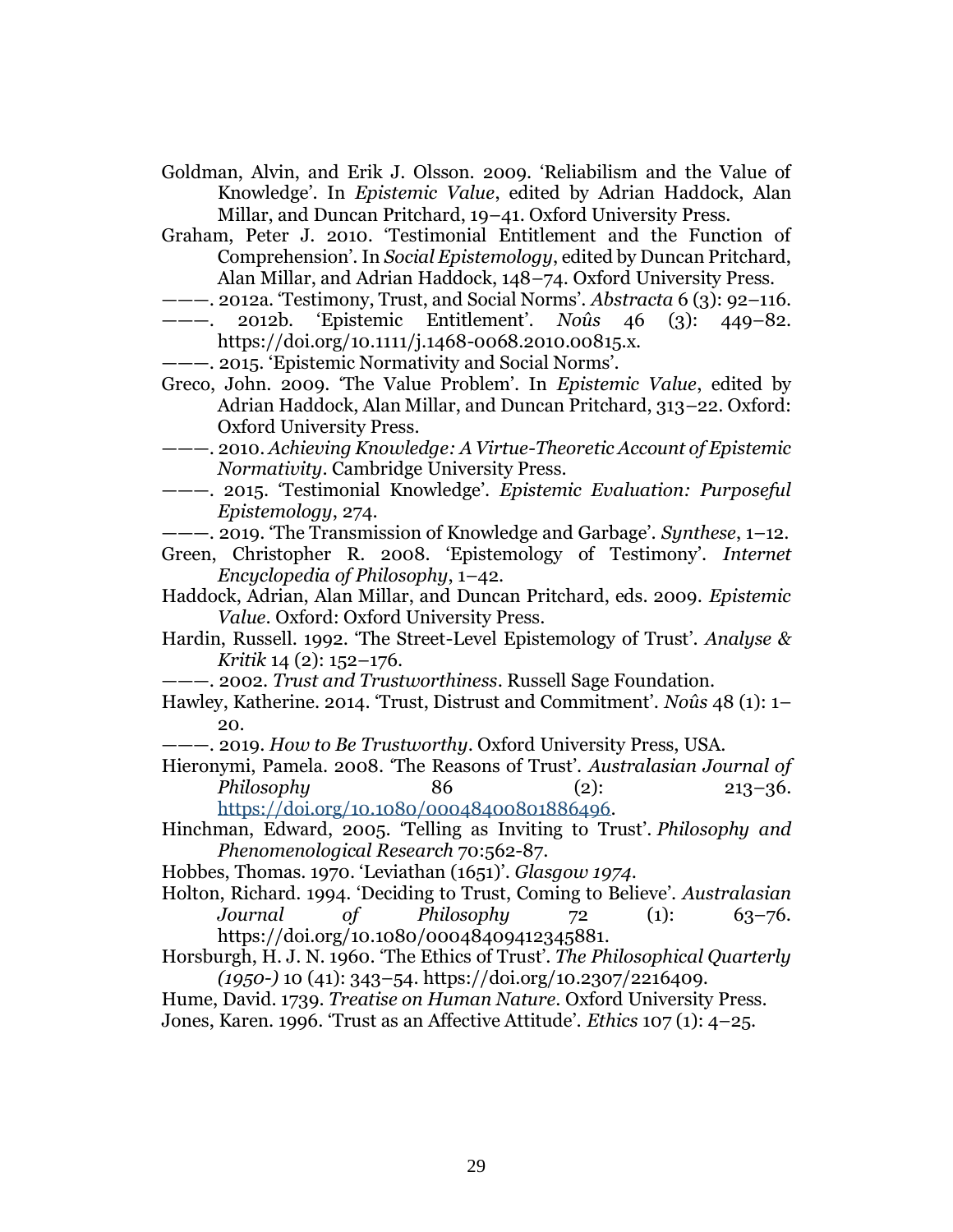- ———. 2004. 'Trust and Terror'. In *Moral Psychology: Feminist Ethics and Social Theory*, edited by Peggy DesAutels and Margaret Urban Walker, 3–18. Rowman & Littlefield.
- ———. 2012. 'Trustworthiness'. *Ethics* 123 (1): 61–85.
- Kelp, Christoph. 2018. 'Assertion: A Function First Account.' Nous 52, 411- 42.
- Kelp, Christoph, and Simion, Mona. 2020a. *Knowledge Sharing: A Functionalist Account of Assertion.* Manuscript.
- ——— 2020b. '[What Is Trustworthiness?](https://www.dropbox.com/s/brzp6vzn5fupf2o/KelpSimion_WIT_July2020.docx?dl=0)' Manuscript.
- ——— 2016. The Tertiary Value Problem and the Superiority of Knowledge (with C. Kelp). *American Philosophical Quarterly,* vol. 53/4: 397-411
- Keren, Arnon. 2014. 'Trust and Belief: A Preemptive Reasons Account'. *Synthese* 191 (12): 2593–2615.
- Kraut, Robert. 1980. 'Humans as Lie Detectors'. *Journal of Communication* 30 (4): 209–218.
- Lackey, Jennifer. 2003. 'A Minimal Expression of Non–Reductionism in the Epistemology of Testimony'. *Noûs* 37 (4): 706–723.
- ———. 2008. *Learning from Words: Testimony as a Source of Knowledge*. Oxford University Press.
- Lipton, Peter. 1998. 'The Epistemology of Testimony'. *Studies in History and Philosophy of Science Part A* 29 (1): 1–31.
- Lyons, Jack. 1997. 'Testimony, Induction and Folk Psychology'. *Australasian Journal of Philosophy* 75 (2): 163–178.
- McLeod, Carolyn. 2002. *Self-Trust and Reproductive Autonomy*. MIT Press. McMyler, Benjamin. 2011. *Testimony, Trust, and Authority*. OUP USA.
- Medina, José. 2011. 'The Relevance of Credibility Excess in a Proportional View of Epistemic Injustice: Differential Epistemic Authority and the Social Imaginary'. *Social Epistemology* 25 (1): 15–35.
- ———. 2013. *The Epistemology of Resistance: Gender and Racial Oppression, Epistemic Injustice, and the Social Imagination*. Oxford University Press.
- Möllering, Guido. 2006. *Trust: Reason, Routine, Reflexivity*. Elsevier.
- Moran, Richard. 2006. 'Getting Told and Being Believed'. in Jennifer Lackey and Ernest Sosa (eds.) *The Epistemology of Testimony.* Oxford: Oxford University Press.
- O'neill, Onora. 2002. *Autonomy and Trust in Bioethics*. Cambridge University Press.
- Origgi, Gloria. 2012. 'Epistemic Injustice and Epistemic Trust'. *Social Epistemology* 26 (2): 221–235.
- Owens, David. 2017. 'Trusting a Promise and Other Things'. *The Philosophy of Trust*, 214–29.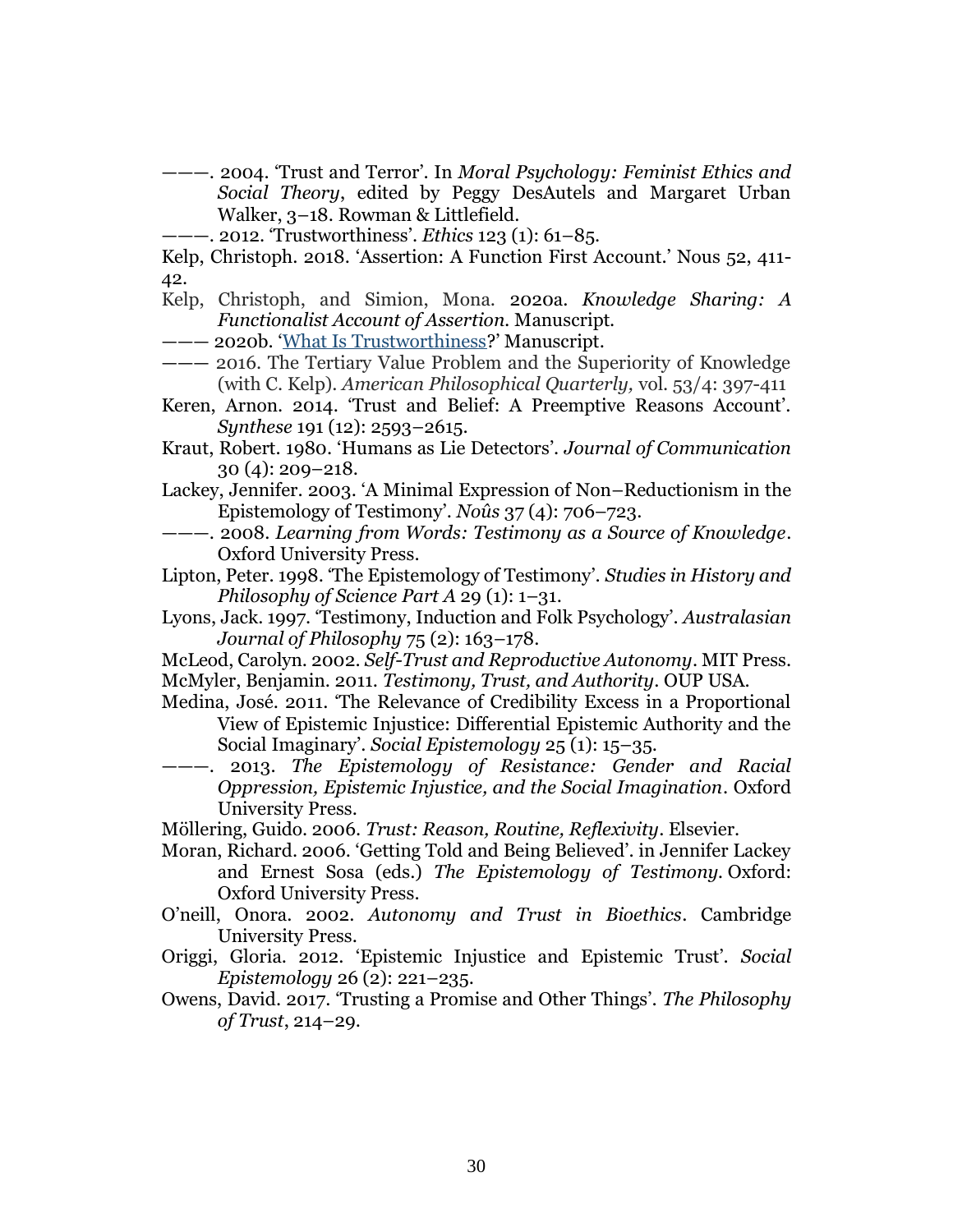- Piovarchy, Adam. 2020. 'Responsibility for Testimonial Injustice'. *Philosophical Studies*, 1–19. [https://doi.org/10.1007/s11098-020-](https://doi.org/10.1007/s11098-020-01447-6) [01447-6](https://doi.org/10.1007/s11098-020-01447-6)
- Pohlhaus Jr, Gaile. 2014. 'Discerning the Primary Epistemic Harm in Cases of Testimonial Injustice'. *Social Epistemology* 28 (2): 99–114.
- Potter, Nancy Nyquist. 2002. *How Can I Be Trusted? A Virtue Theory of Trustworthiness*. Rowman & Littlefield.
- Pritchard, Duncan. 2004. 'The Epistemology of Testimony'. *Philosophical Issues* 14: 326–348.
- Rabinowicz, Wlodek, and Toni Ronnow-Rasmussen. 2000. 'II-A Distinction in Value: Intrinsic and For Its Own Sake'. *Proceedings of the Aristotelian Society* 100 (1): 33–51.
- Reid, Thomas. 1764. 'An Inquiry into the Mind on the Principles of Common Sense'. In *The Works of Thomas Reid*, edited by W.H. Bart. Maclachlan & Stewart.
- Ridge, Michael. 2014. *Impassioned Belief*. Oxford: Oxford University Press.
- Simion, Mona. 2020a. *Shifty Speech and Independent Thought: Epistemic Normativity in Context*. Oxford: Oxford University Press.
- ———. 2020b. 'Testimonial Contractarianism: A Knowledge-First Social Epistemology'. *Noûs*. <https://doi.org/10.1111/nous.12337>
- Simion, Mona, and Christoph Kelp. 2018. 'How to Be an Anti-Reductionist'. *Synthese*. https://doi.org/10.1007/s11229-018-1722-y.
- Solomon, Robert C., and Fernando Flores. 2003. *Building Trust: In Business, Politics, Relationships, and Life*. Oxford University Press USA.
- Sosa, Ernest. 2010a. 'How Competence Matters in Epistemology'. *Philosophical Perspectives* 24 (1): 465–475.
- ———. 2010b. 'Value Matters in Epistemology'. *The Journal of Philosophy*  $107(4): 167-190.$
- ———. 2015. *Judgment and Agency*. Oxford: Oxford University Press.
- Sylvan, Kurt. 2017. 'Veritism Unswamped'. *Mind* 127 (506): 381–435.
- Wanderer, Jeremy. 2017. 'Varieties of Testimonial Injustice'. In *The Routledge Handbook of Epistemic Injustice*, 27–40. Routledge.
- Williamson, Timothy. 2000. *Knowledge and Its Limits*. Oxford: Oxford University Press.

#### **Author Information**

J. Adam Carter Email: [adam.carter@glasgow.ac.uk](mailto:adam.carter@glasgow.ac.uk)